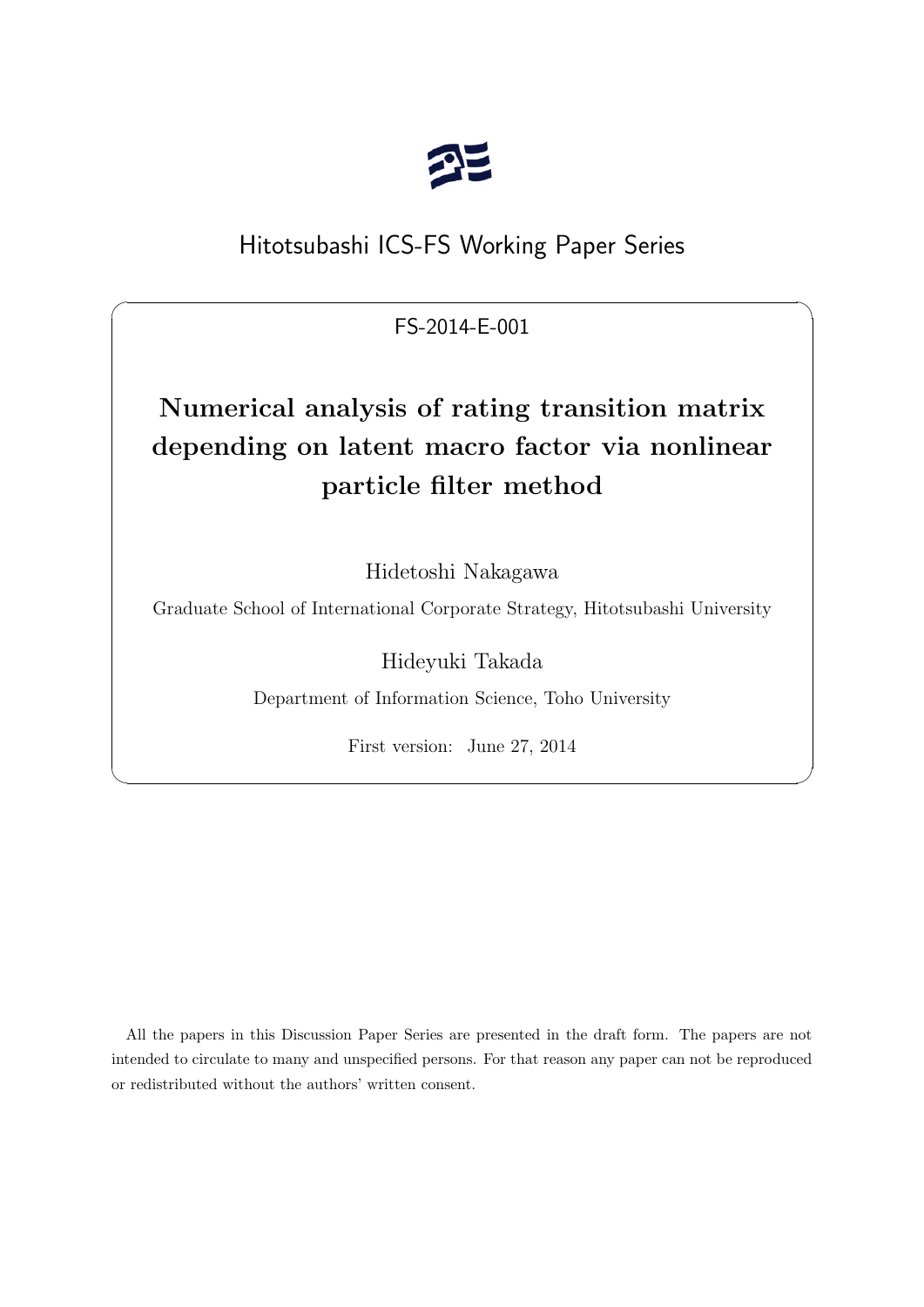# Numerical analysis of rating transition matrix depending on latent macro factor via nonlinear particle filter method

Hidetoshi Nakagawa*†∗*and Hideyuki Takada*†††*

*† Graduate School of International Corporate Strategy, Hitotsubashi University Hitotsubashi 2-1-2, Chiyoda-ku, Tokyo 101-8439, Japan*

> *†† Department of Information Science, Toho University Miyama 2-2-1, Funabashi, Chiba 274-8510, Japan*

> > June 27, 2014

### **Abstract**

We propose a new nonlinear filtering model for a better estimation of credit rating transition matrix consistent with the hypothesis that rating transition intensities as well as dynamics of financial asset prices depend on some unobservable macroeconomic factor. We attempt a branching particle filter method to numerically obtain the conditional distribution of the latent factor. For an illustration, we analyze a rating transition history of Japanese enterprises. As a result, we realize that our model can capture some contagion effect of credit events and an interpolative role of financial market information on the rating transition intensities.

**2010 Mathematics Subject Classification codes:** 91G40, 91G60. **Keywords: Credit risk, credit rating transition, nonlinear filtering, branching particle filter**

# **1 Introduction**

Credit ratings, whether they are assigned by public rating agencies or by some internal rating procedures, play a significant role in both credit risk management and defaultable debt valuation. Accordingly, it is important for risk management to assess the possibility of rating changes as well as defaults in the future as accurately as possible.

In general, a so-called cohort method, namely the maximum likelihood estimation with counting data of credit events over a long period, has been often used for estimation of credit rating transition probability matrix. With this method, various applications are possible by obtaining an infinitesimal generator matrix of the credit rating transitions. The idea behind this method is the presumption that stable and reliable rating transition probabilities can be estimated by observing actual credit events for a long period.

However, as some empirical studies imply, it seems appropriate to suppose that the rating transition probabilities fluctuate as time passes because of irregular economic cycles and so forth.

*<sup>∗</sup>*hnakagawa@ics.hit-u.ac.jp

*<sup>†</sup>*Corresponding author: hideyuki.takada@is.sci.toho-u.ac.jp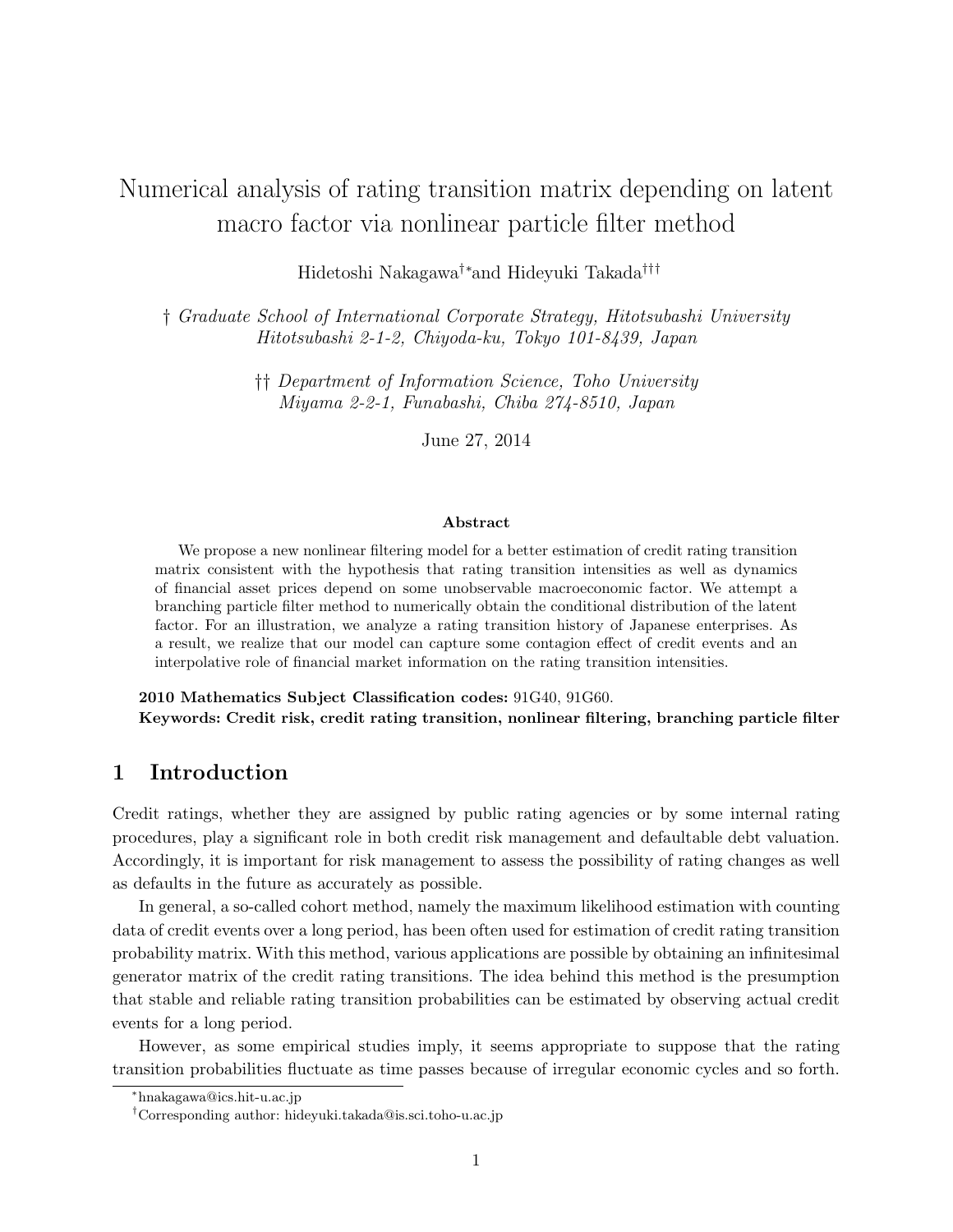Thus, it is rational to consider an estimation problem of rating transition probabilities under the assumption that such probabilities are not constant in time but dependent on some dynamic economic factors. In addition, we should notice that such economic factors would not necessarily be specified. Indeed some literature suggests that it is better to suppose that some latent factors can exist for analyzing historical data of credit events.

For example, Duffie et al. [\[2009\]](#page-25-0) suggest a strong evidence for the presence of frailty, that is, unobservable common factors to explain default clustering observed in U.S. corporate defaults. We adhere fundamentally to the concept that the uncertainty about frailty may imply an additional correlation beyond so-called doubly stochastic framework. Therefore we start with the hypothesis that the rating transition probabilities are dependent upon some unobservable variable, which may be interpreted as some macroeconomic factor.

We construct an intensity-based rating transition model that enables us to apply the non-linear filtering methodology<sup>[1](#page-2-0)</sup> introduced by Frey and Runggaldier [\[2010\]](#page-25-1). Frey and Runggaldier [2010] study the pricing of credit derivatives in reduced-form portfolio credit risk model under incomplete information and then succeed in representing information-driven default contagion via filtering, that is, successive updating of the conditional distribution of an unobservable factor in reaction to incoming default observations.

Different from Frey and Runggaldier [\[2010\]](#page-25-1), we consider multiple rating classes including default, and then it is necessary to construct a dynamic transition probability matrix. Since it is much complicated to do with the dynamic transition probability matrix, instead we directly specify appropriate transition intensity processes so that we can avoid the embedding problem for stochastic matrices. Specifically, in order to keep tractability, we assume that transition intensities are driven by a one-dimensional Ornstein-Uhlenbeck process.

Moreover we note that we stay under the real-world measure to see how both credit events and some financial asset prices are related to dynamics of the unobservable factor, while Frey and Runggaldier [\[2010\]](#page-25-1) consider the pricing of the credit risky products under a risk-neutral measure. Here we assume that the dynamics of some observable asset price process, such as market indexes, may depend on the same unobservable factor.

As another model of credit rating transitions with latent dynamic factors, Koopman et al. [\[2006\]](#page-25-2) proposed the Multi-state Latent Factor Intensity (MLFI) model, in other words, an intensity-based credit rating transition model with multiple states which are driven by exogenous covariates and latent dynamic factors (one of which can be interpreted as the credit cycle). It is remarkable that their parameter estimation is based on Monte Carlo maximum likelihood method for highdimensional integrations. Our approach is an alternative to such a maximum likelihood method. We introduce a new model that facilitates computational tractability by assuming that a single unobservable factor could grasp not only the dynamics of rating transitions but also the credit contagion effects combined with Bayesian updating via filtering.

As for the previous researches analyzing the external rating transition history of Japanese enterprises, see Nakagawa [\[2010\]](#page-25-3), Yamanaka et al. [\[2011a\]](#page-26-0), [\[2011b\]](#page-26-1), [\[2012\]](#page-26-2) for example. Different from our main purpose of estimating the rating transition intensities, they use a top-down approach for modeling upgrade and downgrade intensities to examine if there exist self-exciting effects of

<span id="page-2-0"></span><sup>&</sup>lt;sup>1</sup> In another area of finance, a nonlinear filtering with point process observations is, for example, studied by Ceci and Geradi [\[2006\]](#page-25-4) and Zeng [\[2003\]](#page-26-3) for analysis of (ultra) high frequency trading.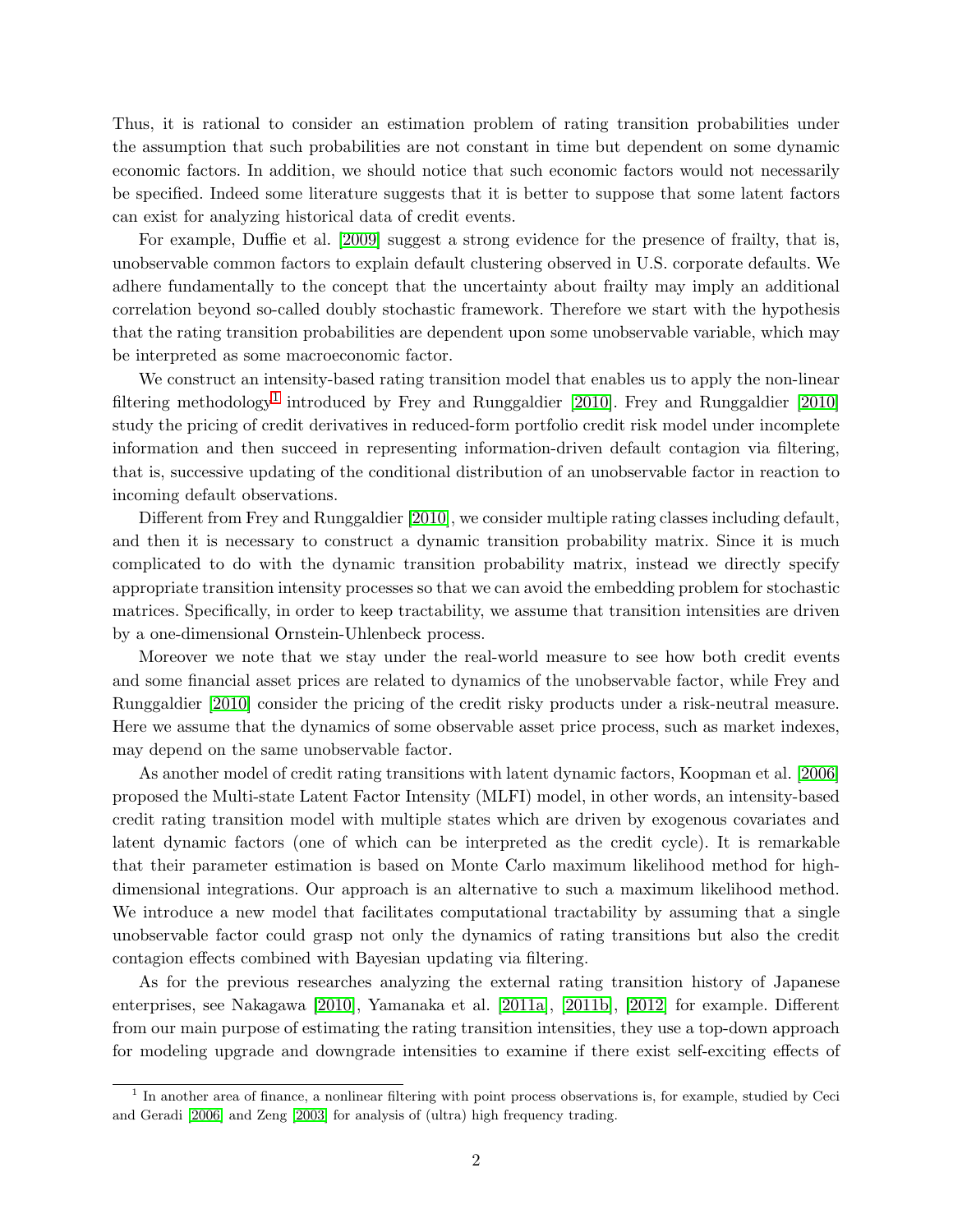upgrade or downgrade in the same industry group and mutually exciting effects among different industry groups.

Next we turn our eyes towards how to solve our nonlinear filtering problem numerically. For the purpose, we rely upon a kind of branching particle filtering algorithm, which is mentioned by Frey and Runggaldier [\[2010\]](#page-25-1) for default event analysis, and we extend it into the case of multiple rating classes. Specifically, in our particle filtering algorithm, we need to trace the rating transition dynamics, or the variation of the distribution of the credit ratings over target firms in the sample pool.

The rest of the paper is organized as follows. Section 2 introduces our filtering model to specify a signal process and observation processes. Section 3 is devoted to derive some filtering equations and a numerical algorithm relying upon the branching particle filter. Section 4 provides preliminaries for empirical analysis based on the rating transition history of Japanese enterprises and the time series data of the Tokyo Stock Price Index (TOPIX). Numerical results and discussions are presented in section 5. Finally, section 6 mentions some concluding remarks. Appendix contains the proofs of the theorems.

# **2 The filtering model**

This section provides the filtering model for estimating rating transition matrix depending on latent macroeconomic factor. Our filtering model is similar to (partly simpler than) that of Frey and Runggaldier [\[2010\]](#page-25-1), but has some extension.

### **2.1 General setting and notation**

To begin with, let  $(\Omega, \mathcal{F}, \mathbb{P})$  be a probability space and suppose that  $\mathbb{P}$  is a real-world probability measure. We construct a credit rating transition model on this filtered probability space. Hereafter we often call an "event" for a credit rating change event including a default.

Let  $M \in \mathbb{N}$  be a number of firms rated by some credit rating agency and let  $\mathcal{C} = \{1, 2, \ldots, M\}$ be a set of the rated firms. Also, let *D* be a natural number more than 2 and let  $\mathcal{R} = \{1, 2, \ldots, D\}$ be a set of credit ratings. Suppose that 1 is the highest credit rating such as "AAA", 2 is the second highest rating such as "AA", and so forth and that *D* is the default state. When we write  $(\alpha, \beta) \in \mathbb{R}^2$  for an event, the first component  $\alpha$  stands for the previous rating just before the event and the second component  $\beta$  stands for the current rating just after the event.

For each  $i \in \mathcal{C}$ , denote by  $\{Y_t^i\}_{t \geq 0}$  a time-inhomogeneous Markov chain on state space  $\mathcal R$  such that  $Y_t^i$  indicates the credit rating at time *t* of firm *i*. If a rating change with  $(\alpha, \beta) \in \mathbb{R}^2$  happens to firm *i* at time *t*, it follows that  $Y_{t-}^i = \alpha$  and  $Y_t^i = \beta$ . Thus the  $\{Y_t^i\}_{t \geq 0}$  is a càdlàg process. We write  $\mathbf{Y}_t$  for the vector  $(Y_t^1, \ldots, Y_t^M)$ . Moreover we denote by  $\Lambda_t$  the common transition rate matrix of the Markov chain  $\mathbf{Y}_t$ . We also denote by  $T_n$  the *n*-th event time of some firm in  $\mathcal C$  and by  $\xi_n \in \mathcal{C}$  the identity of the firm corresponding to the *n*-th event time. In addition, the default time of firm  $i \in \mathcal{C}$  is given by  $\tau_i = \inf\{t > 0 : Y_t^i = D\}$ . Next we define  $\{X_t\}_{t \geq 0}$  by a real-valued process and will regard it as some macroeconomic factor that reflects the real-time business condition. We implicitly presume that the larger (resp. smaller)  $X_t$  is, the worse (resp. better) the business condition is. Then we assume that the transition rate matrix  $\Lambda_t$  of the Markov chain  $\mathbf{Y}_t$  is driven by  $X_t$ , that is, specified as  $\Lambda_t = (\lambda_{\alpha,\beta}(X_t))_{1 \leq \alpha,\beta \leq D}$  with nonnegative functions  $\{\lambda_{\alpha,\beta}(x)\}_{1 \leq \alpha,\beta \leq D}$ .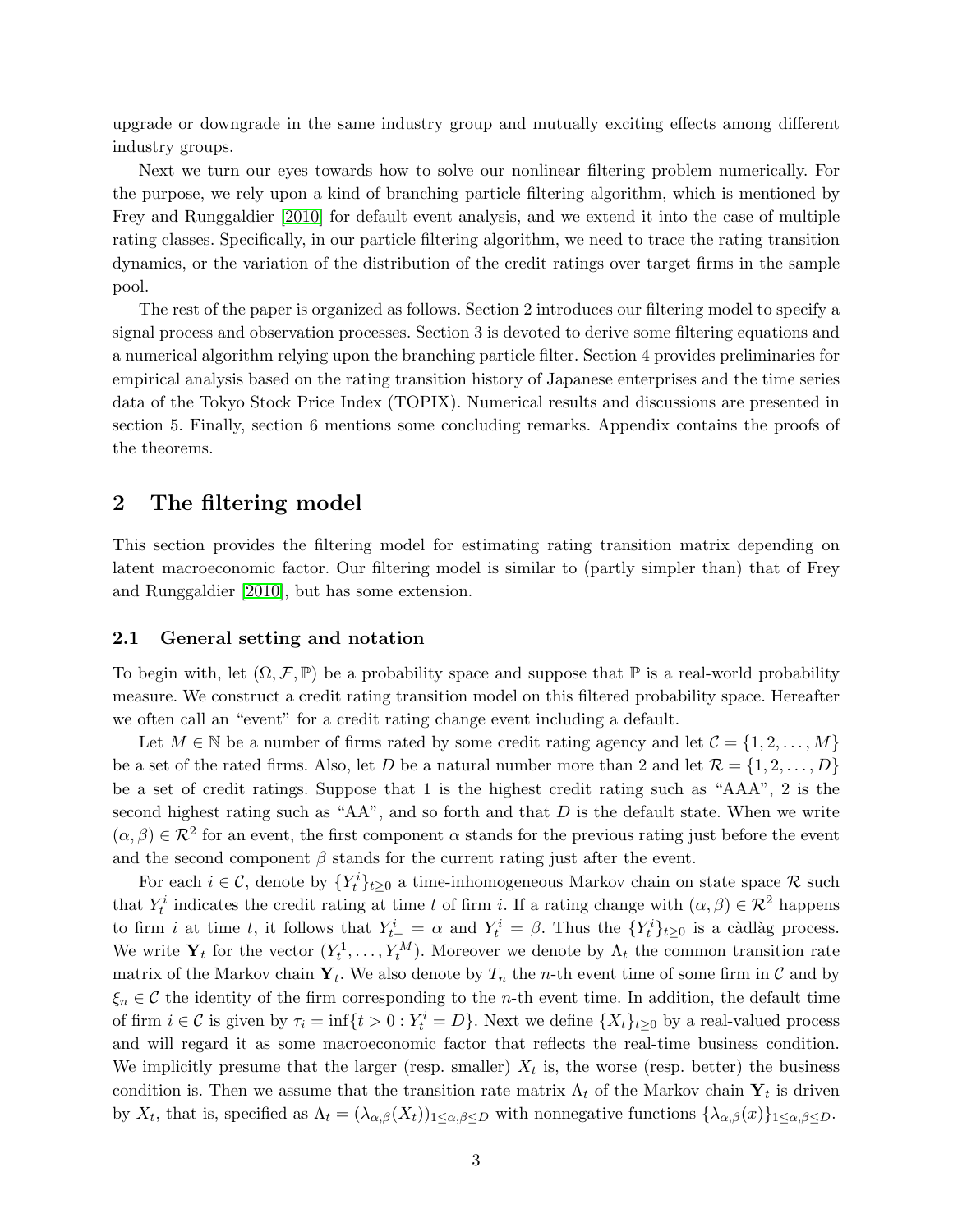Moreover, we introduce another real-valued process  $\{S_t\}_{t\geq 0}$  regarded as the value process of some financial asset or index such as stock price index observed in the market.

Before specifying the dynamics of the processes  $\{X_t\}_{t\geq 0}$ ,  $\{Y_t^i\}_{t\geq 0}$   $(i \in \mathcal{C})$  and  $\{S_t\}_{t\geq 0}$ , we define some filtrations<sup>[2](#page-4-0)</sup>. Let  $\mathcal{H}_t^i = \sigma(Y_s^i : 0 \le s \le t)$  for  $i \in \mathcal{C}$  and  $\mathcal{H}_t = \mathcal{H}_t^1 \vee \mathcal{H}_t^1 \vee \cdots \vee \mathcal{H}_t^M$ . In other words, the filtration  $(\mathcal{H}_t^i)_{t\geq 0}$  stands for the information about the firm *i*'s history of credit ratings (including default) until time *t* and  $(H_t)_{t>0}$  stands for the information about the history of credit ratings of the whole economy. Let  $\mathcal{F}_t^X = \sigma(X_s : 0 \le s \le t)$  and  $\mathcal{F}_t^S = \sigma(S_s : 0 \le s \le t)$  be the  $\sigma$ -algebra generated by the process  $\{X_t\}_{t\geq 0}$  and  $\{S_t\}_{t\geq 0}$  respectively. Also, define  $\mathcal{G}_t = \mathcal{F}_t^S \vee \mathcal{H}_t$ and  $\mathcal{F}_t = \mathcal{G}_t \vee \mathcal{F}_t^X$ . Hence we can consider that the filtration  $\mathbb{G} = (\mathcal{G}_t)_{t \geq 0}$  stands for the information available for market participants while  $\mathbb{F} = (\mathcal{F}_t)_{t>0}$  stands for the complete information that they are unable to utilize. We should remark that the process  $\{X_t\}_{t>0}$  is not G-adapted (but F-adapted) while  ${Y_t^i}_{t \geq 0}$   $(i \in \mathcal{C})$  and  ${S_t}_{t \geq 0}$  are both G-adapted.

### <span id="page-4-4"></span>**2.2 Signal process and observation processes**

Now we specify the dynamics of the processes  $\{X_t\}_{t\geq0}$ ,  $\{Y_t^i\}_{t\geq0}$  ( $i\in\mathcal{C}$ ) and  $\{S_t\}_{t\geq0}$  as follows. First, we assume that the latent macroeconomic factor process ("signal" in terms of the general filtering theory)  $X_t$  is a strong solution of the following SDE<sup>[3](#page-4-1)</sup>:

<span id="page-4-3"></span>
$$
dX_t = -\kappa X_t dt + c dW_t, \tag{1}
$$

where  $\kappa \in \mathbb{R}$ ,  $c > 0$  and  $\{W_t\}_{t>0}$  is a one-dimensional  $(\mathbb{P}, \mathbb{F})$ -standard Brownian motion.

Second, we assume that rating transitions and the default occurred for firm  $i$  in the universe  $\mathcal C$ is specified by<sup>[4](#page-4-2)</sup>.

$$
Y_t^i = Y_0^i + \int_0^t \int_U \delta_i(X_{s-}, Y_{s-}^i, u) K_i(X_{s-}, Y_{s-}^i, u) \mathcal{N}(ds, du), \quad i \in \mathcal{C}
$$

where  $\delta_i(x, y, u)$  denotes a function taking values in  $\{1 - y, 2 - y, \ldots, D - y\} \setminus \{0\}, K_i(x, y, u)$ denotes a function taking values in  $\{0,1\}$  and  $\mathcal{N}(ds, du)$  denotes a  $(\mathbb{P}, \mathbb{F})$ -standard Poisson random measure on  $(\mathbb{R}_+ \times U)$  for some Euclidean space U. Let  $\nu(du)ds$  be a compensator measure of  $\mathcal{N}(ds, du)$ . Suppose that  $\mathcal{N}(ds, du)$  is independent of the Brownian motion  $W_t$ . Let  $U_i(x, y) = \{u \in$  $U|K_i(x, y, u) \neq 0$ . Then we also assume that  $\nu(U_i(x, y) \cap U_j(x, y)) = 0$  for  $i \neq j$   $(i, j \in \mathcal{C})$ . This assumption implies that  $Y_t^i$  and  $Y_t^j$  has no simultaneous jumps if  $i \neq j$ . We remark that  $\delta_i(x, y, u)$ stands for the difference between a new rating of firm *i* and its last rating *y* at the time of its rating transition and that  $K_i(x, y, u)$  represents whether some event occurs for firm *i*. Moreover, the transition law of  $Y_t^i$  does not depend on the other firms' credit ratings.

Let 
$$
N_t^i = \sum_{n=1}^{\infty} \mathbf{1}_{\{T_n \le t, \xi_n = i\}}
$$
 be the counting process of firm *i*'s events. One then has

$$
N_t^i - \int_0^t \mathbf{1}_{\{Y_{s-}^i \neq D\}} \nu\left(U_i(X_{s-}, Y_{s-}^i)\right) ds
$$

<span id="page-4-0"></span><sup>&</sup>lt;sup>2</sup> All the filtration are supposed to satisfy the usual conditions, namely, they are supposed to be right-continuous and complete.

<span id="page-4-1"></span><sup>3</sup> Frey and Runggaldier [\[2010\]](#page-25-1) consider a multi-dimensional (signal) factor that may jump according to a Poisson random measure.

<span id="page-4-2"></span><sup>4</sup> Frey and Runggaldier [\[2010\]](#page-25-1) consider only default events while they suppose that one firm's default intensity can depend on other firms' defaults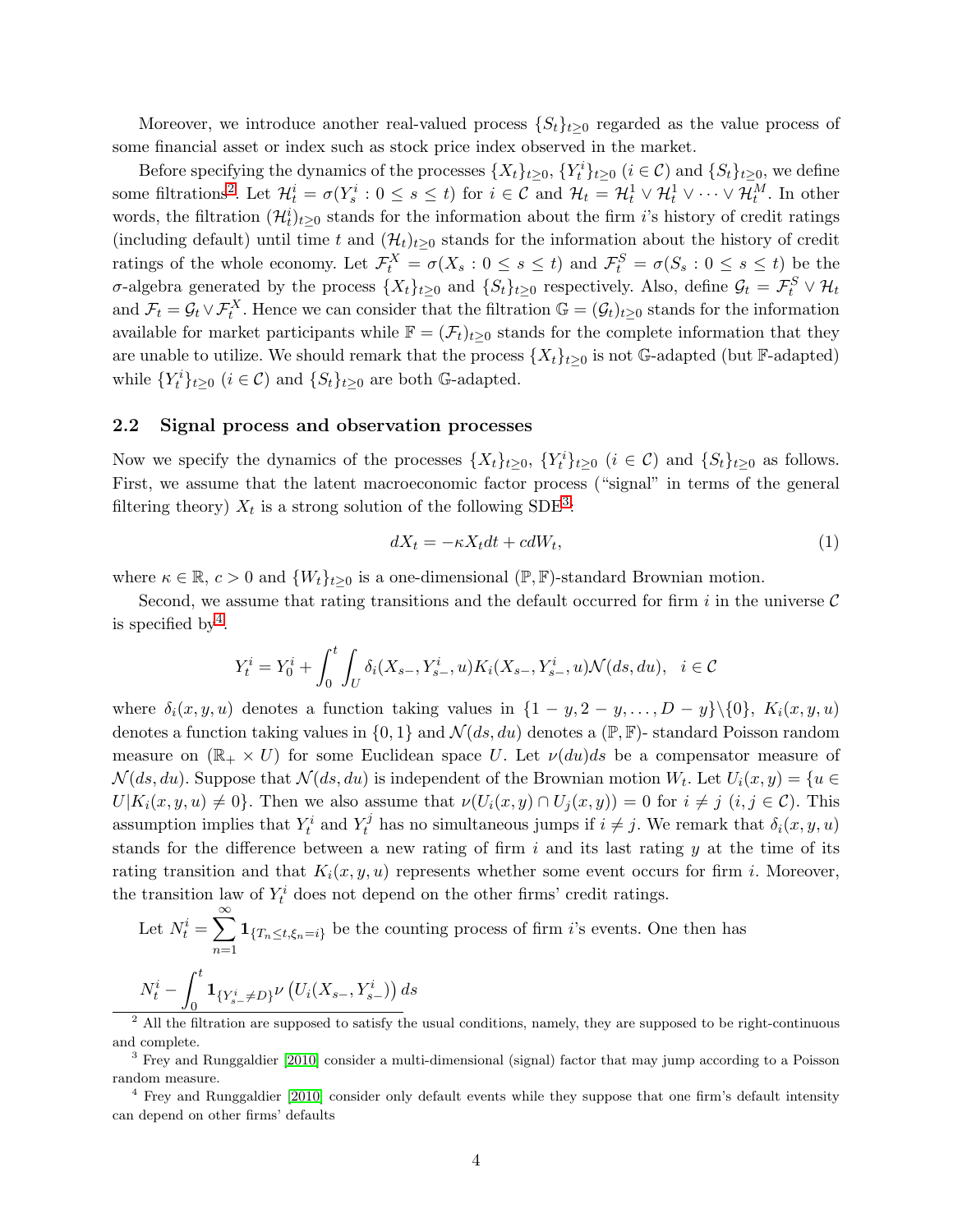$$
= N_t^i - \int_0^t \int_U \mathbf{1}_{\{Y_{s-}^i \neq D\}} K_i(X_{s-}, Y_{s-}^i, u) \nu(du) ds
$$
  
\n
$$
= \int_0^t \int_U \mathbf{1}_{\{Y_{s-}^i \neq D\}} K_i(X_{s-}, Y_{s-}^i, u) \mathcal{N}(ds, du) - \int_0^t \int_U \mathbf{1}_{\{Y_{s-}^i \neq D\}} K_i(X_{s-}, Y_{s-}^i, u) \nu(du) ds
$$
  
\n
$$
= \int_0^t \int_U \mathbf{1}_{\{Y_{s-}^i \neq D\}} K_i(X_{s-}, Y_{s-}^i, u) \left[ \mathcal{N}(ds, du) - \nu(du) ds \right].
$$

Since the last term is a F-martingale, we can identify  $\nu\left(U_i(X_{t-}, Y_{t-}^i)\right)$  as the firm *i*'s event intensity process  $\lambda_{(Y_{t-}^i, \bullet)}(X_t)$ .

Finally, we assume that the asset value process  $S_t$  is a strong solution of the following SDE

<span id="page-5-0"></span>
$$
\frac{dS_t}{S_t} = \mu(X_t)dt + \sigma dB_t,\tag{2}
$$

where  $\mu(x)$  is a measurable function,  $\sigma > 0$  and  ${B_t}_{t\geq 0}$  is a ( $\mathbb{P}, \mathbb{F}$ )-standard Brownian motion, independent of  $W_t$  and  $\mathcal{N}(ds, du)$ .

# **3 Filtering**

We suppose that the process  $X_t$  is not directly observable for market participants and that the available information is specified by the filtration  $\mathbb{G} = (\mathcal{G}_t)_{t \geq 0}$  generated by the events  $\mathbf{Y}_t$  and the value process  $S_t$  of some financial asset or index. The purpose of this section is, for a given bounded function  $f : \mathbb{R} \to \mathbb{R}$ , to find some useful expression of the following filter

$$
\pi_t(f) := \mathbb{E}_{\mathbb{P}}\left[f(X_t)|\mathcal{G}_t\right]
$$

in a recursive form.

### **3.1 Preliminary**

First we use a measure change argument from the reference measure approach in order to reduce the filter  $\pi_t(f)$  with respect to  $\mathcal{G}_t$  to that with respect to  $\mathcal{H}_t$ . For this purpose, we redefine a probability space as the product space of a space supporting  $(X_t, Y_t)$  and the other supporting  $S_t$ as follows. This argument is analogous to that of Frey and Runggaldier [\[2010\]](#page-25-1). Define a probability space  $(\Omega, \mathcal{F}, \mathbb{Q})$  such that  $(X_t, Y_t)$  and  $S_t$  are independent under the probability measure  $\mathbb{Q}$ . More explicitly,  $(X_t, Y_t)$  are defined on the probability space  $(\Omega^1, \mathcal{F}^1, \mathbb{Q}^1)$  while  $S_t$  are defined on the probability space  $(\Omega^2, \mathcal{F}^2, \mathbb{Q}^2)$ , so we define

$$
\Omega = \Omega^1 \times \Omega^2, \ \mathcal{F} = \mathcal{F}^1 \otimes \mathcal{F}^2, \ \mathbb{Q} = \mathbb{Q}^1 \times \mathbb{Q}^2.
$$

In addition, for  $\omega = (\omega_1, \omega_2) \in \Omega$ , we set  $X_t(\omega) = X_t(\omega_1)$ ,  $\mathbf{Y}_t(\omega) = \mathbf{Y}_t(\omega_1)$  and  $S_t(\omega) = S_t(\omega_2)$ . The filtrations  $(\mathcal{H}_t)$  and  $(\mathcal{F}_t^S)$  are redefined on  $(\Omega^1, \mathcal{F}^1, \mathbb{Q}^1)$  and  $(\Omega^2, \mathcal{F}^2, \mathbb{Q}^2)$  respectively. Therefore we can view the investors' filtration  $\mathbb{G} = (\mathcal{G}_t) = (\mathcal{H}_t \vee \mathcal{F}_t^S)$  as the product  $\sigma$ -algebra  $(\mathcal{H}_t \times {\emptyset}, \Omega_2)$ ) $\vee$  $(\{\emptyset, \Omega_1\} \times \mathcal{F}_t^S) \equiv \sigma\{A \times B \mid A \in \mathcal{H}_t, B \in \mathcal{F}_t^S\}.$ 

Then, we can define the original probability measure  $\mathbb P$  on the space  $(\Omega, \mathcal F)$  by the following Radon-Nikodym density process

<span id="page-5-1"></span>
$$
\frac{d\mathbb{P}}{d\mathbb{Q}}\Big|_{\mathcal{F}_t} = L_t(X, Z) := \exp\left(\int_0^t \frac{a(X_s)}{\sigma^2} dZ_s - \frac{1}{2} \int_0^t \left(\frac{a(X_s)}{\sigma}\right)^2 ds\right),\tag{3}
$$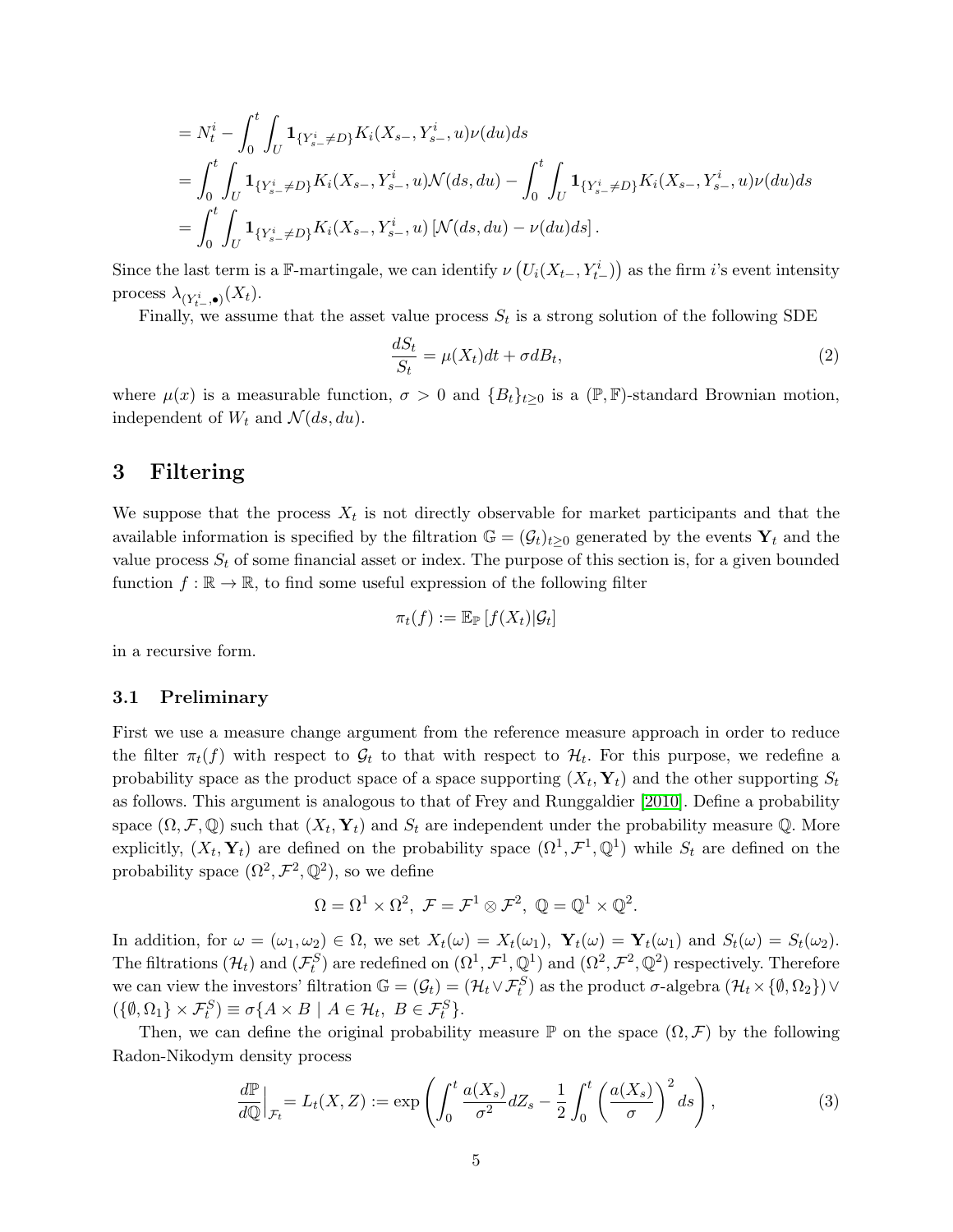where  $a(x) = \mu(x) - \frac{\sigma^2}{2}$  $\frac{\sigma^2}{2}$  and  $Z_t = \log \frac{S_t}{S_0}$ is the process such that  $\frac{Z_t}{\sigma}$  is a standard Brownian motion under Q. Indeed, it follows from Girsanov-Maruyama theorem that the process given by

$$
B_t(\omega) = \frac{Z_t(\omega_2)}{\sigma} - \int_0^t \frac{a(X_s(\omega_1))}{\sigma} ds
$$

is a standard Brownian motion under the measure  $\mathbb{P}$ . Hence we can easily see that  $S_t$  follows the original SDE  $(2)$  under  $\mathbb P$ . Now we have the following lemma.

<span id="page-6-3"></span>**Lemma 3.1.** *It follows*

$$
\pi_t(f) = \frac{\mathbb{E}_{\mathbb{Q}^1}[f(X_t)L_t(X,Z)|\mathcal{H}_t]}{\mathbb{E}_{\mathbb{Q}^1}[L_t(X,Z)|\mathcal{H}_t]},
$$

*where*  $L_t(X, Z)$  *is given by*  $(3)^5$  $(3)^5$  $(3)^5$ *.* 

This lemma implies that calculation of the filter  $\pi_t(f)$  can be reduced to the conditional expectation with respect to  $\mathcal{H}_t$  under  $\mathbb{Q}^1$  instead of  $\mathcal{G}_t$  under  $\mathbb{P}$ . The readers can see the proof in Appendix A.1.

### <span id="page-6-4"></span>**3.2 Formulas for the filter between events/at events**

In this subsection we present a couple of formulas for the filter  $\pi_t(f) := \mathbb{E}_{\mathbb{P}}[f(X_t)|\mathcal{G}_t]$ . One is the filter at time between events, that is, at time  $t \in (T_{n-1}, T_n)$  and the other is at events  $\{T_n\}$ . For this purpose, throughout in this subsection we focus on a fixed period  $[T_{n-1}, T_n]$  from  $(n-1)$ -th event until *n*-th event. Accordingly, we denote by  $X_s := X_{s+T_{n-1}}$  ( $s \in [0, T_n - T_{n-1})$ , namely, the solution of the next SDE

<span id="page-6-1"></span>
$$
\overline{X}_s = \overline{X}_0 - \int_0^s \kappa \overline{X}_v dv + c \overline{W}_s, \qquad \overline{X}_0 = X_{T_{n-1}}, \tag{4}
$$

where we set  $W_s := W_{s+T_{n-1}} - W_{T_{n-1}}$ . Similarly, let  $Y_s := Y_{s+T_{n-1}}$   $(s \in [0, T_n - T_{n-1})$ . Each component  $\overline{Y}_s^i$  ( $i \in \mathcal{C}$ ) can be regarded as the solution of

$$
\overline{Y}_s^i = \overline{Y}_0^i + \int_0^s \int_U \delta_i(\overline{X}_{v-}, \overline{Y}_{v-}^i, u) K_i(\overline{X}_{v-}, \overline{Y}_{v-}^i, u) \overline{\mathcal{N}}(dv, du), \qquad \overline{Y}_0^i = Y_{T_{n-1}}^i,
$$

where  $\overline{\mathcal{N}}([0, s), U) := \mathcal{N}([0, T_{n-1} + s), U) - \mathcal{N}([0, T_{n-1}), U).$ 

Thus the stopping time  $\overline{T}_1 := T_n - T_{n-1}$  can be defined as the first event time of the above "bar-model". Denote by  $\overline{\xi}_1 \in \{1, 2, \cdots, m\}$  the identity of the name at time  $\overline{T}_1$ . We also remark that the total intensity  $\lambda^{\text{all}}(X_t)$  at time *t* of the next event for all surviving firms can be given by

<span id="page-6-2"></span>
$$
\lambda^{\text{all}}(X_t) = \sum_{i=1}^{M} \mathbf{1}_{\{\tau_i > t\}} \sum_{\beta \neq Y_t^i} \lambda_{(Y_t^i, \beta)}(X_t). \tag{5}
$$

$$
L_t(X, z) = \exp\left(\int_0^t \frac{a(X_s)}{\sigma^2} dz_s - \frac{1}{2} \int_0^t \left(\frac{a(X_s)}{\sigma}\right)^2 ds\right).
$$

<span id="page-6-0"></span><sup>5</sup> More exactly, since *Z* is regarded as the non-random path obtained in terms of the observed market value *S* of the asset, we should see  $L_t(X, Z)$  as  $L_t(X, z)|_{z=Z}$  where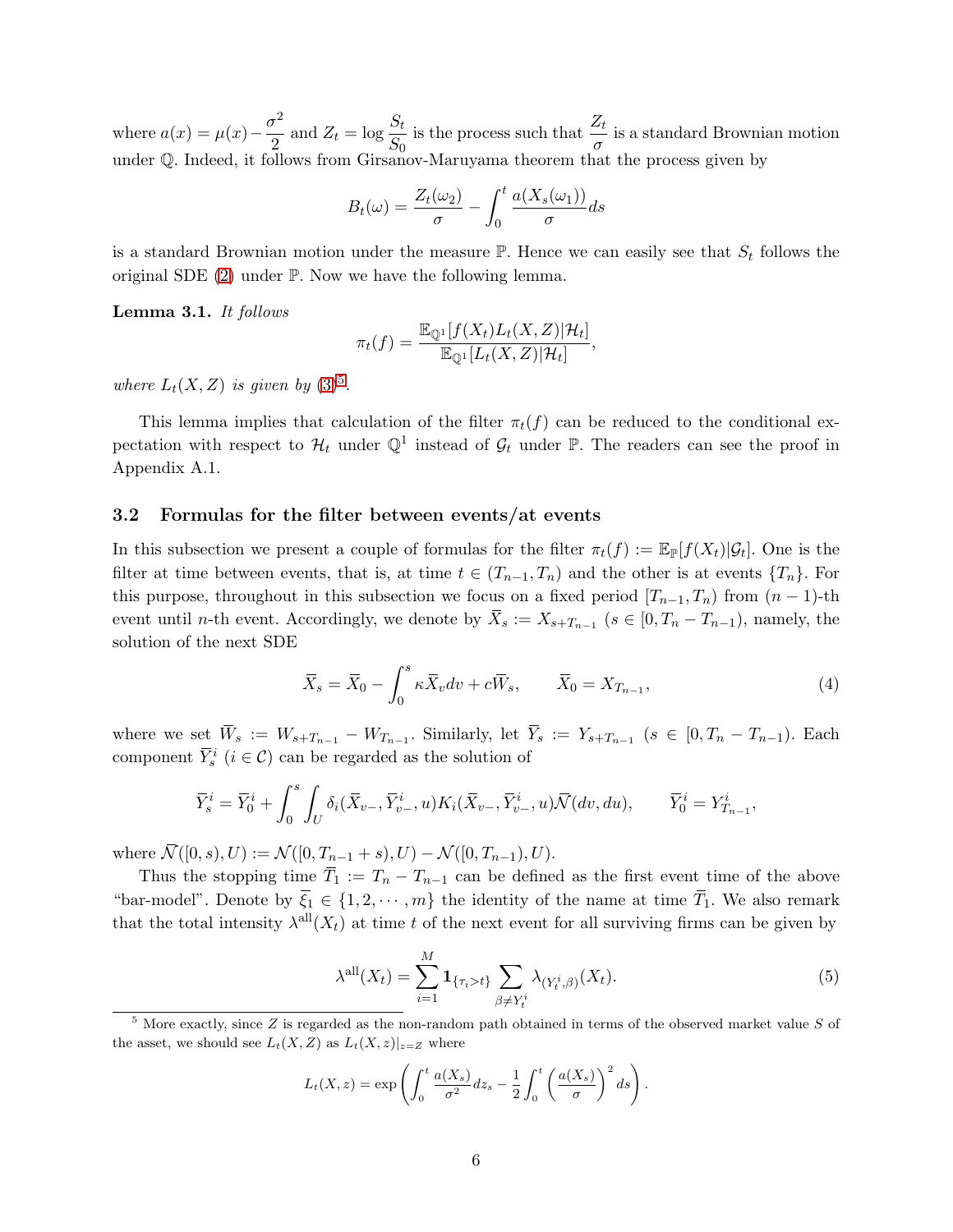As a consequence, the  $\mathcal{F}_{\infty}^X$ -conditional law of  $\overline{T}_1$  is obtained as below.

<span id="page-7-5"></span>
$$
\mathbb{Q}^1_{(\overline{X}_0, \overline{Y}_0)}\left(\overline{T}_1 > t | \mathcal{F}_{\infty}^{\overline{X}}\right) \ = \ \exp\left(-\int_0^t \lambda^{\text{all}}(\overline{X}_s)ds\right),\tag{6}
$$

where  $\mathbb{Q}^1_{(\overline{X}_0, \overline{Y}_0)}$  stands for the joint law of  $\{\overline{X}_t\}$  and  $\{\overline{Y}_t\}$  with initial values  $(\overline{X}_0, \overline{Y}_0)$  under  $\mathbb{Q}^1$ . Also, we mention that the density of the first event of "bar-model" is given by

<span id="page-7-6"></span>
$$
\lim_{h \to 0} \frac{\mathbb{Q}^1_{(\overline{X}_0, \overline{Y}_0)} \left( \overline{T}_1 \in (t, t+h], \overline{\xi}_1 = i, \overline{Y}_0^i = \alpha, \overline{Y}_{\overline{T}_1}^i = \beta \mid \mathcal{F}_{\infty}^{\overline{X}} \right)}{h} = \lambda_{(\alpha, \beta)}(\overline{X}_t) \exp \left( - \int_0^t \lambda^{\text{all}}(\overline{X}_s) ds \right). \tag{7}
$$

### **3.2.1 The filter between events**

First, we present the formula at any time between events of the filter  $\pi_t(f) := \mathbb{E}_{\mathbb{P}}[f(X_t)|\mathcal{G}_t]$ . As we see below, the filter at time  $t \in (T_{n-1}, T_n)$  can be achieved from the distribution  $\pi_{T_{n-1}}(dx)$  of the latent factor at the last event and the observed path  $\{S_u\}_{T_{n-1}\leq u\leq t}$  of the market value of some financial asset or index.

<span id="page-7-2"></span>**Theorem 3.2.** Let  $\mathbb{E}_{(x)}^{\mathbb{Q}^1}$  $\mathbb{Q}^1_{(x,\mathbf{y})}$  [·] be the expectation operator under the law  $\mathbb{Q}^1_{(x,\mathbf{y})}$ . For  $t \in (T_{n-1},T_n)$ , *we have*

<span id="page-7-4"></span>
$$
\pi_t(f) = \frac{\int_{\mathbb{R}} \mathbb{E}_{(x,\mathbf{Y}_{T_{n-1}})}^{\mathbb{Q}^1} \left[ f(\overline{X}_{t-T_{n-1}}) L_{t-T_{n-1}}(\overline{X}, \overline{Z}) \exp\left(-\int_0^{t-T_{n-1}} \lambda^{all}(\overline{X}_s) ds\right) \right] \pi_{T_{n-1}}(dx)}{\int_{\mathbb{R}} \mathbb{E}_{(x,\mathbf{Y}_{n-1})}^{\mathbb{Q}^1} \left[ L_{t-T_{n-1}}(\overline{X}, \overline{Z}) \exp\left(-\int_0^{t-T_{n-1}} \lambda^{all}(\overline{X}_s) ds\right) \right] \pi_{T_{n-1}}(dx)},
$$
\n(8)

*where*  $\pi_{T_{n-1}}(dx)$  *is given below in* [\(10\)](#page-7-0) *in the next Theorem and the process*  $\{L_s(X, Z)\}_{s\geq 0}$  *is defined by*

<span id="page-7-1"></span>
$$
L_s(\overline{X}, \overline{Z}) \stackrel{def}{=} \exp\left(\int_0^s \frac{a(\overline{X}_v)}{\sigma^2} d\overline{Z}_v - \frac{1}{2} \int_0^s \left(\frac{a(\overline{X}_v)}{\sigma}\right)^2 dv\right), \quad \overline{Z}_v = \log \frac{S_{v+T_{n-1}}}{S_{T_{n-1}}}.
$$
 (9)

The proof is given in Appendix A.2.

#### **3.2.2 The filter at some credit event**

<span id="page-7-3"></span>Secondly, we display the formula of the filter  $\pi_{T_n}(f) := \mathbb{E}_{\mathbb{P}}[f(X_{T_n})|\mathcal{G}_{T_n}]$  at an event time  $T_n$ . **Theorem 3.3.** *Let*  $\overline{T}_1 := T_n - T_{n-1}$ *. At the event time*  $T_n$ *, we have* 

$$
\pi_{T_n}(f)
$$
\n
$$
= \frac{\int_{\mathbb{R}} \mathbb{E}_{(x,\mathbf{Y}_{T_{n-1}})}^{\mathbb{Q}^1} \left[ f\left(\bar{X}_{\bar{T}_1}\right) L_{\bar{T}_1}(\bar{X},\bar{Z}) \lambda_{(Y_{T_{n-1}}^{\xi_n}, Y_{T_n}^{\xi_n})} (\bar{X}_{\bar{T}_1}) \exp\left(-\int_0^{\bar{T}_1} \lambda^{\text{all}}(\bar{X}_s) ds\right) \right] \pi_{T_{n-1}}(dx)}{\int_{\mathbb{R}} \mathbb{E}_{(x,\mathbf{Y}_{T_{n-1}})}^{\mathbb{Q}^1} \left[ L_{\bar{T}_1}(\bar{X},\bar{Z}) \lambda_{(Y_{T_{n-1}}^{\xi_n}, Y_{T_n}^{\xi_n})} (\bar{X}_{\bar{T}_1}) \exp\left(-\int_0^{\bar{T}_1} \lambda^{\text{all}}(\bar{X}_s) ds\right) \right] \pi_{T_{n-1}}(dx)} \tag{10}
$$

*where*  $L_{\overline{T}_1}(X, Z)$  *is given by* [\(9\)](#page-7-1) *with*  $t = T_1$ *.* 

<span id="page-7-0"></span>The proof is given in Appendix A.3.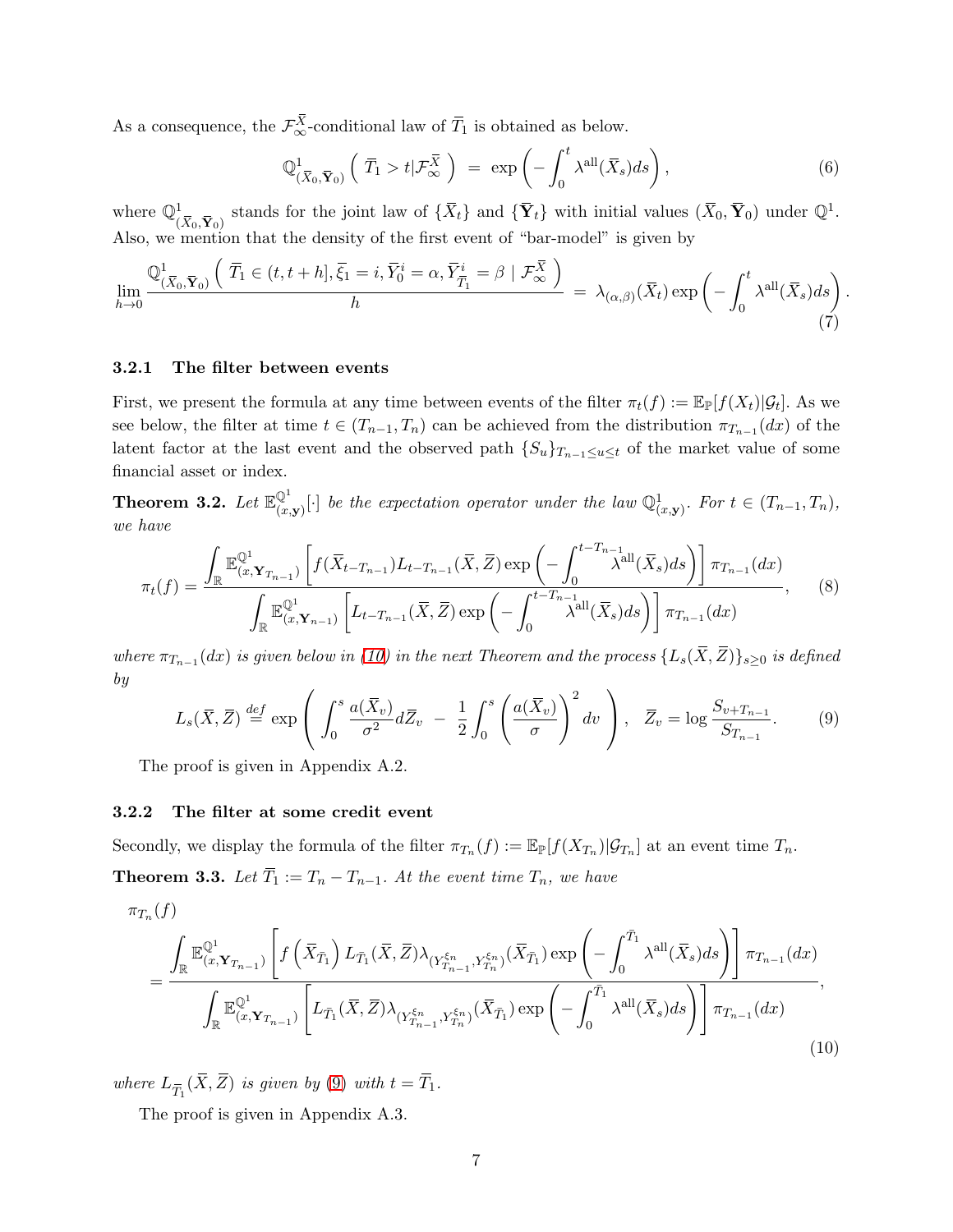### <span id="page-8-1"></span>**3.3 Algorithm with particle filter**

In reality it is necessary to approximate the expected values appeared in Theorem [3.2](#page-7-2) and [3.3](#page-7-3) so as to numerically compute the filter  $\pi_t(f)$ . Broadly, particle filter is a method to approximate the conditional distribution  $\mathbb{P}(X_t \in \bullet | \mathcal{G}_t)$  with some suitable discrete random measures of the form

$$
\mathbb{P}(X_t \in \bullet | \mathcal{G}_t) \approx \sum_p \eta_t^p \mathbf{1}_{x_t^p}
$$

with some sample points  ${x_t^p}$  $t$ <sup>*p*</sup><sub>*t*</sub><sup>*f*</sup></sup> and their consistent stochastic "weights" *{* $n_t$ *<sup><i>p*</sup></sup> *t }*.

In this subsection, we summarize the numerical algorithm for computing filters  $\pi_t(f)$  in case of  $f(x) = x$  via a particle system as in Frey and Runggaldier [\[2010\]](#page-25-1) and Del Moral and Miclo [\[2000\]](#page-25-5).

Originally the particle filter algorithm presented below is introduced by Crisan and Lyons [\[1999\]](#page-25-6) as "the minimal variance branching method<sup>[6](#page-8-0)</sup>."

The branching particle system is constructed over equally discretized time steps  $t_k = k\Delta, k \in \mathbb{N}$ with the sequence of occupation measures  ${\{\tilde{\pi}_{t_k}\}}_{k=1,2,\cdots}$  approximating the conditional distributions  $\pi_{X_{t_k}|\mathcal{G}_{t_k}}$  for each time step. As the filtering equations [\(8\)](#page-7-4) and [\(10\)](#page-7-0) are represented in recursive form, the occupation measure  $\tilde{\pi}_{t_k}$  is computed from  $\tilde{\pi}_{t_{k-1}}$  and similar procedures are repeated for subsequent time steps. Let  $\mathbf{x}_k = (x_k^1, x_k^2, \cdots, x_k^p)$  $\binom{p}{k}, \cdots, \binom{n}{k}$  denotes the set of  $n_k$  particles at time  $t_k$  living in the state space of *X*. Roughly speaking, the branching particle filter is constructed by a two-stage procedure. In the *prediction stage*, for each particle  $x_k^p$  $k$ <sup>,</sup> one generates a trajectory  $(X_s^p)_{t_k \leq s \leq t_{k+1}}$  governed by the SDE [\(4\)](#page-6-1). In the *updating stage*, which is further divided into two kinds of procedures depending on whether an event occurred or not, the new particle system is constructed by letting each particle branch into a random number of offspring. The specific particle filter algorithm is described below.

The convergence results are discussed in Bain and Crisan [\[2008\]](#page-25-7).

In order to describe the variation of the credit rating distribution, we denote by  $M_{\alpha}(t), \alpha \in$  $R\backslash\{D\}$  the number of firms belonging at time *t* to the rating *α* so  $\sum_{\alpha=1}^{D-1} M_{\alpha}(0) = M$  holds.

**Algorithm 3.4** (Branching Particle System)**.** *In order to derive the discrete filter distribution*  ${\{\tilde{\pi}_{t_k}\}_{k=0,1,\ldots}}$ *, we have to follow the several steps:* 

#### **Step 0.** *Initialization*

Set the number  $n_0$  of initial particles, a discretized time step size  $\Delta$  and the number  ${M_\alpha(0)}_{\alpha \in \mathcal{R} \setminus \{D\}}$  *of the firms for each credit rating at initial time.* 

### **Step 1.** *Initial discrete distribution*

*The initial discrete distribution*  $\tilde{\pi}_0$  *is given by the occupation measure of*  $n_0$  *particles of mass*  $1/n_0$ *, that is,*  $\tilde{\pi}_0 = \frac{1}{n_0}$ *n*0 ∑*n*0 *i*=1  $\delta_{x^i(0)}$ *. Here*  $x_0 = (x^1(0), x^2(0), \dots, x^{n_0}(0))$  *represents independent draws from the initial distribution*  $\pi_0 := \mathbb{P}(X_0 \in \bullet)$ *.* 

**Step 2.** *Prediction stage*

<span id="page-8-0"></span><sup>&</sup>lt;sup>6</sup> In Budhiraja et al. [\[2007\]](#page-25-8), the algorithm is called "variance reduction scheme: a branching particle filter."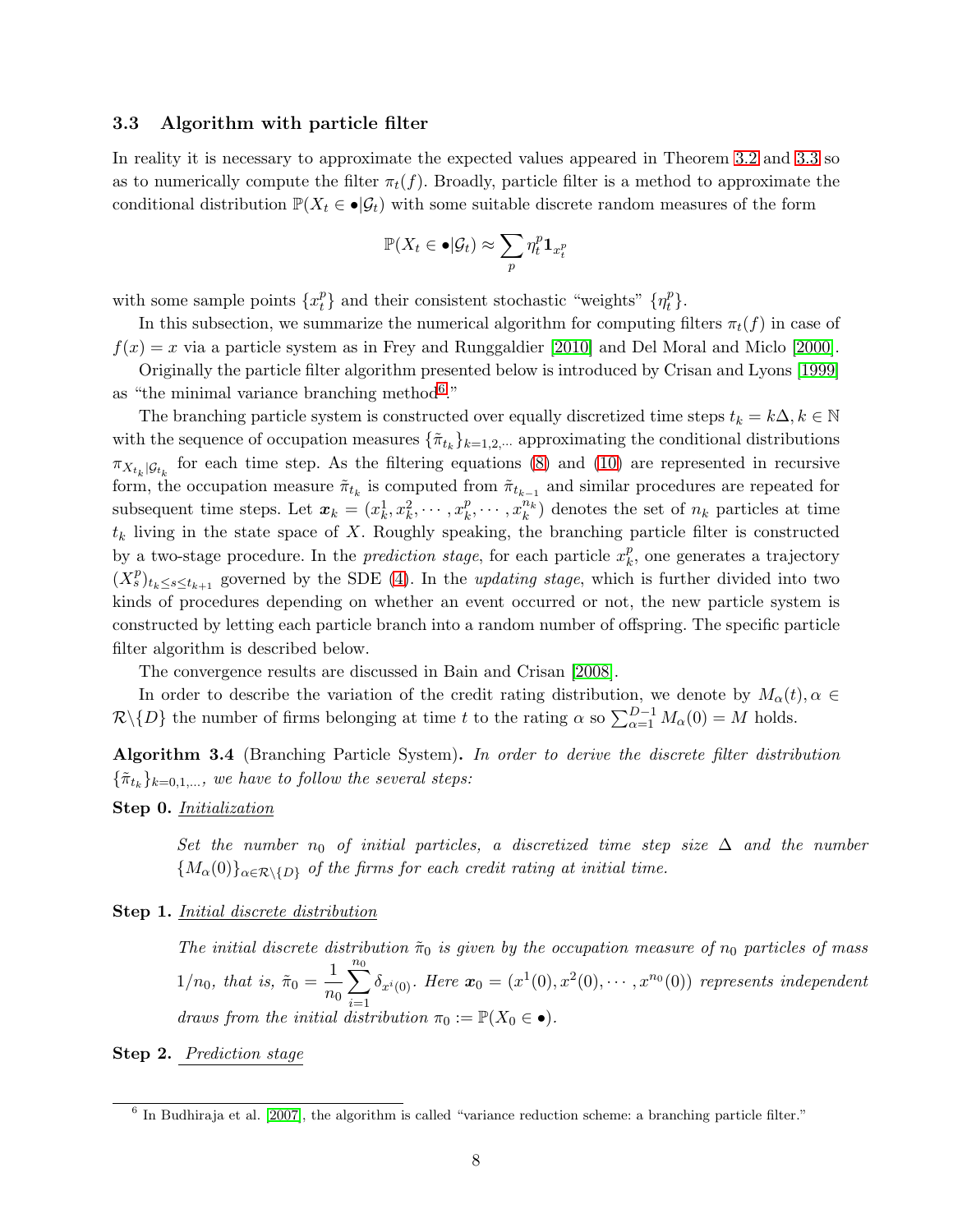Given the particles  $\mathbf{x}_k = (x_k^1, x_k^2, \cdots, x_k^{n_k})$  at time  $t_k$ , generate  $n_k$  independent trajectories  $(\bar{\mathbf{X}}_s)_{0 \leq s \leq \Delta} = ((\bar{X}_s^1)_{0 \leq s \leq \Delta}, (\bar{X}_s^2)_{0 \leq s \leq \Delta}, \cdots, (\bar{X}_s^{n_k})_{0 \leq s \leq \Delta})$  such that, for each  $p \in \{1, \cdots, n_k\}$ ,  $\bar{X}_s^p$  *starts from*  $x_k^p$  $\binom{p}{k}$  at time 0 and then follows the SDE of  $X_t$  given by [\(1\)](#page-4-3).

*Thus the estimated total intensity*  $\{\lambda^{all}(\overline{X}_{s}^{p})\}_{0\leq s\leq\Delta}$ *, defined by* [\(5\)](#page-6-2)*, can be obtained of the form* 

$$
\lambda^{\text{all}}(\bar{X}_{s}^{p}) = \sum_{\alpha \in \mathcal{R} \setminus \{D\}} M_{\alpha}(t_{k}) \sum_{\beta \neq \alpha} \lambda_{(\alpha,\beta)}(\bar{X}_{s}^{p}).
$$

### **Step 3.** *Updating stage*

Given the new observation  $(S_s)_{t_k \leq s \leq t_{k+1}}$ , or  $\overline{Z}_s = \log \frac{S_{s+t_k}}{S_{t_k}}$ , compute  $\tilde{w}_{k+1}^p$  for each  $\overline{X}_s^p$  ob*tained in the last prediction stage as*

$$
\tilde{w}_{k+1}^p = L_{t_{k+1}}(\overline{X}^p, \overline{Z}) \exp\left(-\int_0^{\Delta} \lambda^{all}(\overline{X}_s^p) ds\right)
$$
  
= 
$$
\exp\left(\int_0^{\Delta} \frac{a(\overline{X}_s^p)}{\sigma^2} d\overline{Z}_s - \int_0^{\Delta} \left\{\frac{1}{2} \left(\frac{a(\overline{X}_s^p)}{\sigma}\right)^2 + \lambda^{all}(\overline{X}_s^p)\right\} ds\right).
$$

*(In fact, the stochastic integral of the first term is calculated by Euler-Maruyama approximation scheme with the sample trajectory obtained in the last prediction stage and the observed path of logarithm return of the asset.) Whether some event occurred during* (*tk, tk*+1] *or not, we redefine*  $w_{k+1}^p$  *as follows:* 

$$
w_{k+1}^p := \begin{cases} \tilde{w}_{k+1}^p & \text{if there is no event during } (t_k, t_{k+1}], \\ \lambda_{(Y_{t_k}^{\xi}, Y_{t_{k+1}}^{\xi})}(\bar{X}_{\Delta}^p) \times \tilde{w}_{k+1}^p & \text{if an event occurs at } t_{k+1}, \end{cases}
$$

*where ξ indicates the identity of the firm corresponding the event.* Now we compute  $v_{k+1}^p = \frac{n_k w_{k+1}^p}{\sum_{q=1}^{n_k} w_{k+1}^q}$  for every  $p = 1, \dots, n_k$  and obtain  $\{o_{k+1}^p\}_{p=1,\dots,n_k}$  as *below:*

$$
o_{k+1}^p = \begin{cases} [v_{k+1}^p] & with \ probability \ 1 + [v_{k+1}^p] - v_{k+1}^p \\ [v_{k+1}^p] + 1 & with \ probability \ v_{k+1}^p - [v_{k+1}^p] \end{cases}
$$

*where* [*v*] *stands for the integer part of v.*

*Denote by*  $n_{k+1} = \sum_{p=1}^{n_k} o_{k+1}^p$  *the total number of particles at time*  $t_{k+1}$ *.* 

*Then each particle*  $x_k^p$  $\frac{p}{k}$  *at time t<sub>k</sub> independently generates*  $o_{k+1}^p$  *offspring of*  $(\bar{X}^p_s)_{0\leq s\leq \Delta}$  *starting* at  $x_k^p$  $\sum_{k=1}^{p}$  for every  $p=1,\cdots,n_k$  and denote by  $\boldsymbol{x}_{k+1}=(x_{k+1}^1,x_{k+1}^2,\cdots,x_{k+1}^{n_{k+1}})$  all the realized *random samples of*  $X_\wedge$ .

*Thus one can achieve the approximated discrete distribution at*  $t_{k+1}$  *as* 

$$
\tilde{\pi}_{t_{k+1}} = \frac{1}{n_{k+1}} \sum_{p=1}^{n_{k+1}} \delta_{x_{k+1}^p}.
$$

*Furthermore, in order to calculate the total intensity*  $\lambda^{\text{all}}(X_{t_{k+1}})$  *at the next time, we obtain* the cardinality at the next time as  $M_{\alpha}(t_{k+1}) := M_{\alpha}(t_k) - 1$  and  $M_{\beta}(t_{k+1}) := M_{\beta}(t_k) + 1$  if one *transition from the rating*  $\alpha$  *to*  $\beta$  *occurred during*  $(t_k, t_{k+1})$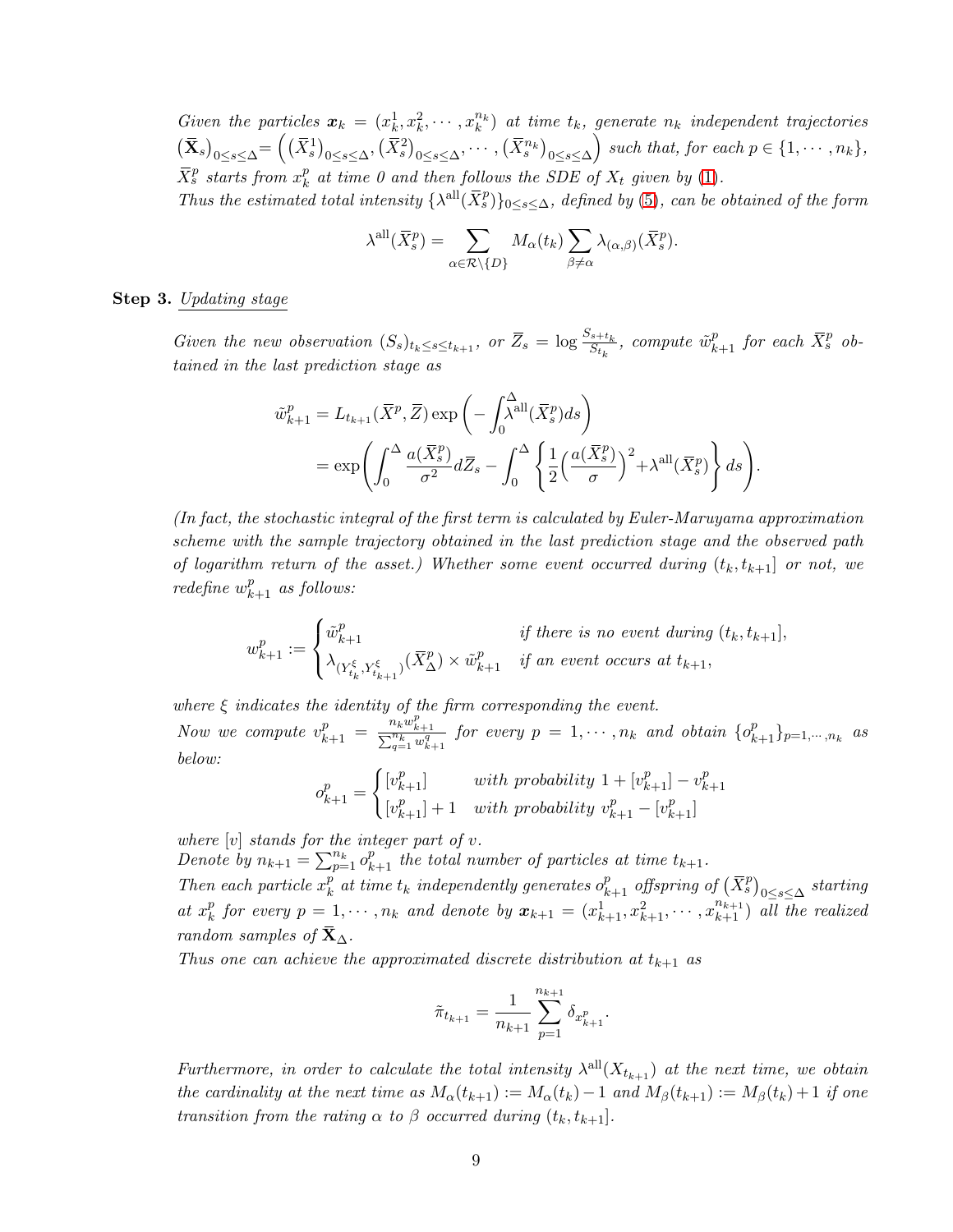### **Step 4.**

*Proceed from k to k* + 1 *and go to* **Step 2** *until some time horizon.*

In Step 3, the updating stage, each particle is replaced by the particles of which the number is randomly given by  $o^p$ . This procedure is worked in a consistent manner; particles with small weights  $w<sup>p</sup>$  have almost zero offspring while those with large weights are replaced by several offspring. We mention that most of the calculation time with our algorithm is caused by sampling of the random number  $o^p$  in the updating stage.

# **4 Preliminaries for empirical analysis with rating transition history of Japanese enterprises**

In this section we prepare the model parameters necessary for filtering. First, based on the one year transition probability matrix, we compute the constant generator matrix which can be considered as the rating transition rate matrix for the case of standard macroeconomic condition. Next, in order to introduce the dynamics, specify the function (functional) form of the intensity matrix and then estimate the parameters to fit with the credit cycle. Finally stochastic dynamics of the macroeconomic factor  $X_t$  and market index  $S_t$  are specified. Here we refer the Tokyo Stock Price Index (TOPIX) for the estimation of the model parameters of  $S_t$ .

### **4.1 Intensity matrix of rating transitions**

Most Japanese portfolio managers keep track of the rating transitions announced by the rating agency R&I. Therefore, in our empirical study, we focus on the history of credit rating transitions of Japanese companies given by R&I, which is available with Bloomberg. Table [1](#page-10-0) displays one year rating transition probability matrix *P*(1) released by R&I in 2012.

|            | AΑA      |          | А        | <b>BBB</b> | <b>BB</b> | В        | $\rm{CCC}$       | Default  |
|------------|----------|----------|----------|------------|-----------|----------|------------------|----------|
| AAA        | 0.909686 | 0.090314 | $\Omega$ |            |           |          | 0                |          |
| ΑA         | 0.008859 | 0.939353 | 0.051107 | 0.000681   | 0         |          | $\left( \right)$ |          |
| A          | 0.000145 | 0.018317 | 0.940544 | 0.038959   | 0.001454  | 0        | 0                | 0.000581 |
| <b>BBB</b> |          | 0.000286 | 0.036582 | 0.934267   | 0.027151  | 0.000429 | 0                | 0.001286 |
| <b>BB</b>  | $\Omega$ | 0        | 0.002558 | 0.079284   | 0.865729  | 0.025575 | 0.001279         | 0.025575 |
| Β          |          | 0        | 0        | 0.007634   | 0.099237  | 0.770992 | 0.007634         | 0.114504 |
| CCC        |          | 0        | 0        |            | $\Omega$  | 0.047619 | 0.880952         | 0.071429 |
| Default    |          |          |          |            |           |          |                  |          |

<span id="page-10-0"></span>Table 1: One year rating transition probability matrix *P*(1) released by R&I in 2012.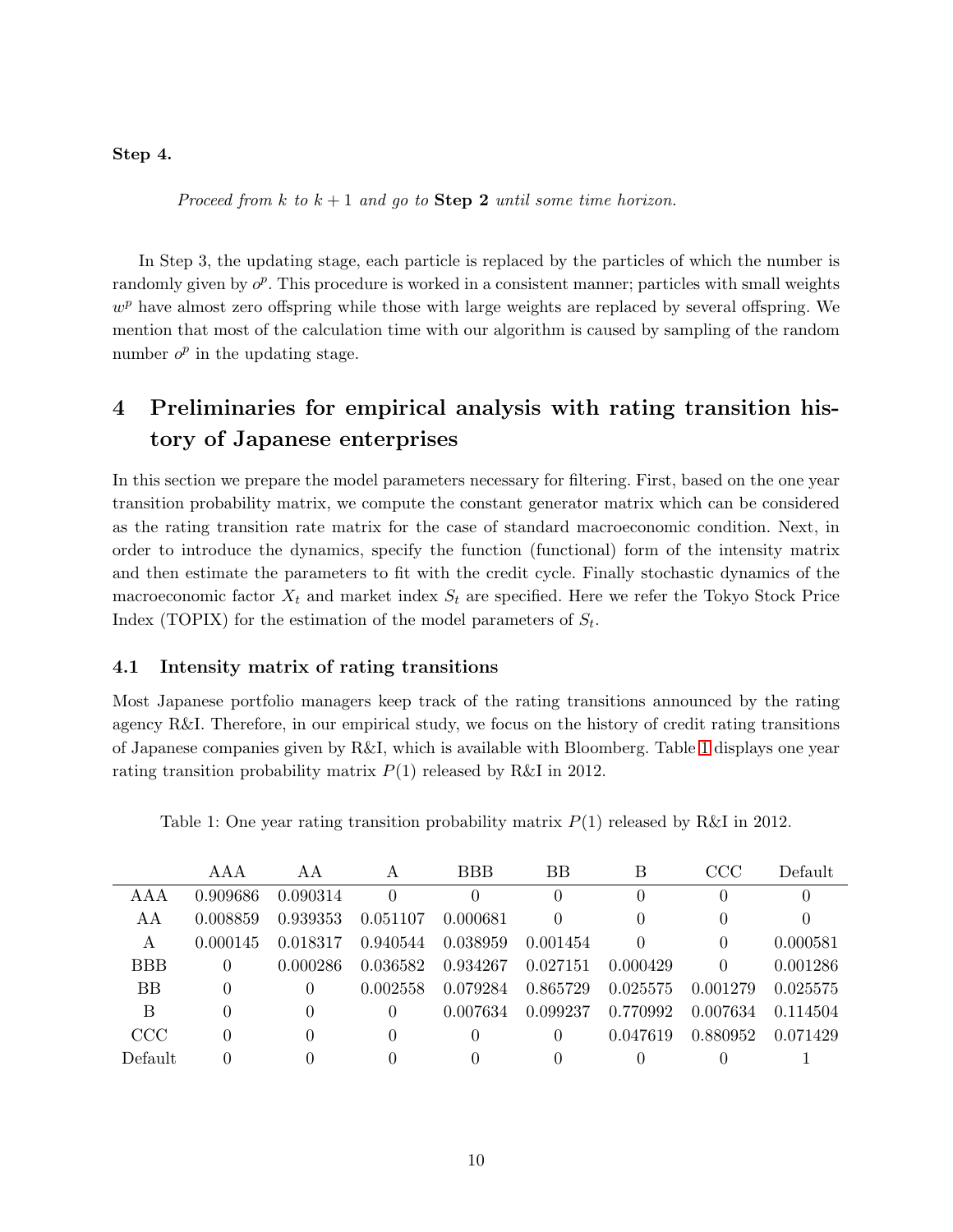We suppose that the transition rates are governed by the latent macro factor  $X_t$ . In order to peruse the filtering algorithm described in the Section [3.3](#page-8-1) numerically, we need to determine the transition rate functions. For a given  $P(t)$ , we want to find transition rate matrix  $Q = (q_{i,j})_{1 \leq i,j \leq 8}$ which satisfies

$$
P(t) = \exp(tQ).
$$

As we can see in Section 8.3 in [\[2003\]](#page-26-4), one of the most numerically robust estimation methods is the fitting of the transition rate matrix approximately, i.e.,  $\hat{Q}$  can be obtained by solving the following optimization problem.

minimize 
$$
||P(1) - e^{Q}||_2
$$
  
\nsubject to  $q_{i,j} \ge 0 \forall i, j \in \{1, 2, \dots, 8\}, i \ne j$ ,  
\n $q_{i,i} = -\sum_{j \ne i} q_{i,j} \forall i \in \{1, 2, \dots, 7\}$ ,  
\n $q_{8,j} = 0 \forall j \in \{1, 2, \dots, 8\}.$ 

Here the  $\|\cdot\|_2$  - norm is defined as the square root of the sum of the squared elements of matrix. An initial value  $Q_0$  for optimization algorithm is set as  $Q_0 = U\Gamma U^{-1}$  with  $U = [u_1, u_2, \cdots, u_8]$  and  $\Gamma = diag(\gamma_1, \dots, \gamma_8)$ , where  $\gamma_i$  is an eigenvalue of  $P(1)$  and  $u_i$  is the corresponding eigenvector. This depends on the fact that if there exists a non-singular matrix *U* and a diagonal matrix Γ satisfying  $P = U\Gamma U^{-1}$ , then a matrix *Q* that satisfies  $P = \exp Q$  can be also diagonalised with *U*. As a result, we achieve the approximated matrix  $\hat{Q}$  as follows

$$
\hat{Q} = \begin{pmatrix}\n-0.0958 & 0.096 & 6.92e-9 & 7.55e-5 & 2.14e-6 & -6.77e-8 & 1.60e-9 & 1.69e-6 \\
0.009 & -0.067 & 0.054 & 0.0005 & 4.44e-5 & 5.46e-7 & 3.40e-8 & 1.85e-5 \\
6.48e-5 & 0.019 & -0.066 & 0.041 & 0.001 & 2.7e-5 & 4.08e-7 & 0.0008 \\
2.53e-6 & 9.35e-5 & 0.039 & -0.073 & 0.030 & 2.11e-5 & 4.36e-6 & 0.001 \\
6.04e-8 & 2.04e-5 & 0.001 & 0.088 & -0.078 & 0.031 & 0.002 & 0.025 \\
4.68e-9 & 2.47e-6 & 0.0001 & 0.003 & 0.122 & -0.336 & 0.009 & 0.128 \\
6.71e-11 & 9.11e-8 & 6.51e-6 & 6.92e-5 & 3.21e-8 & 0.056 & -0.127 & 0.071 \\
0 & 0 & 0 & 0 & 0 & 0 & 0 & 0\n\end{pmatrix}
$$

*.*

*.*

Here the approximated transition probability  $\exp \hat{Q}$  is given by

$$
\exp\hat{Q} = \left(\begin{array}{cccccccc} 0.909075 & 0.088396 & 0.002395 & 0.000126 & 0.000006 & 0.000000 & 0.000000 & 0.000003 \\ 0.008509 & 0.939250 & 0.050584 & 0.001530 & 0.000085 & 0.000000 & 0.000000 & 0.000040 \\ 0.000143 & 0.018155 & 0.940466 & 0.038797 & 0.001569 & 0.000044 & 0.000002 & 0.000826 \\ 0.000000 & 0.000440 & 0.036379 & 0.934240 & 0.027090 & 0.000419 & 0.000028 & 0.001400 \\ 0.000000 & 0.000006 & 0.002825 & 0.079083 & 0.865642 & 0.025391 & 0.001594 & 0.025420 \\ 0.000000 & 0.000000 & 0.000325 & 0.007303 & 0.099262 & 0.770997 & 0.007646 & 0.114460 \\ 0.000000 & 0.000000 & 0.000014 & 0.000226 & 0.002850 & 0.046138 & 0.880572 & 0.070199 \\ 0 & 0 & 0 & 0 & 0 & 0 & 1 \end{array}\right)
$$

The approximation error is  $||P(1) - e^{\hat{Q}}||_2 = 0.004866$ , seems sufficiently accurate.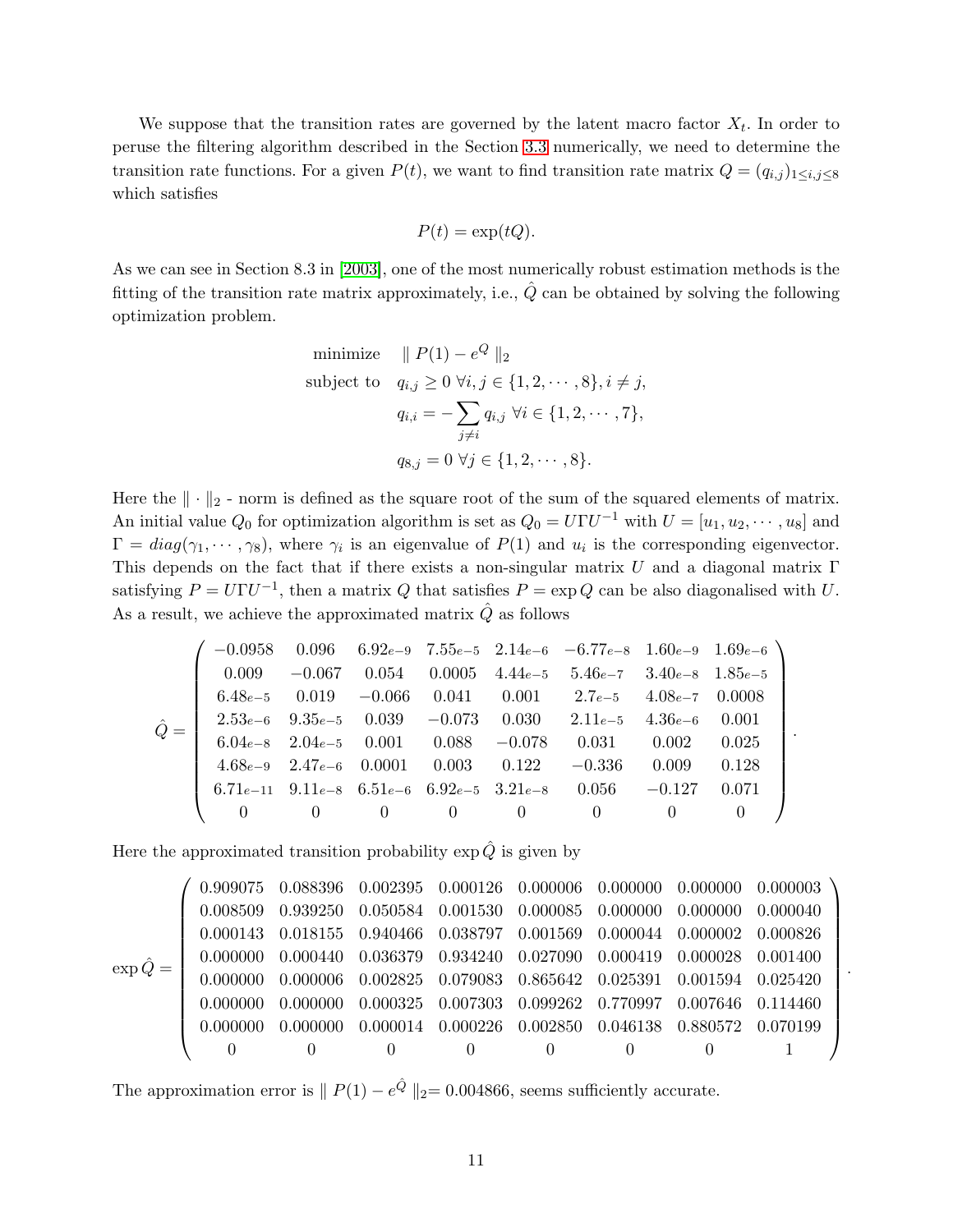In view of the low sample of default events occurred in both *AAA* and *AA*, we merged them into one credit rating class. The new credit rating class is denoted by *AAA*&*AA*. In addition, given the low sample of firms granted the rating *B* and *CCC*, we merged these rating classes into one rating class and write as *B&CCC*. Therefore the new set of ratings is redefined as  $\mathcal{R}$  =  ${AAA\&AA, A, BBB, BB, B\&CCC, D} = {1, 2, 3, 4, 5, 6}$  and the new transition rate matrix  $\tilde{Q}$  =  $(\tilde{q}_{i,j})_{1 \leq i,j \leq 6}$  can be derived with the relations;

 $\tilde{q}_{1,1} = \hat{q}_{1,1} + \hat{q}_{1,2} + \hat{q}_{2,1} + \hat{q}_{2,2}, \quad \tilde{q}_{1,\beta} = \hat{q}_{1,\beta} + \hat{q}_{2,\beta} \ (3 \leq \beta \leq 5), \quad \tilde{q}_{1,5} = \hat{q}_{1,6} + \hat{q}_{1,7} + \hat{q}_{2,6} + \hat{q}_{2,7},$  $\tilde{q}_{\alpha,1} = \hat{q}_{\alpha,1} + \hat{q}_{\alpha,2}$   $(3 \leq \alpha \leq 5),$   $\tilde{q}_{5,1} = \hat{q}_{6,1} + \hat{q}_{6,2} + \hat{q}_{7,1} + \hat{q}_{7,2},$   $\tilde{q}_{5,\beta} = \hat{q}_{6,\beta} + \hat{q}_{7,\beta},$   $(3 \leq \beta \leq 5),$  $\tilde{q}_{5,5} = \hat{q}_{6,6} + \hat{q}_{6,7} + \hat{q}_{7,6} + \hat{q}_{7,7}$ 

We conclude that the resulting matrix is

|             |  |                                                                          | $-0.0545$ 0.0538 $6e - 04$ $5e - 05$ $6.5e - 07$ 0.0000202 |  |
|-------------|--|--------------------------------------------------------------------------|------------------------------------------------------------|--|
| 0.0194      |  | $-0.0627$ 0.0414 1e - 03 3e - 05 0.00081                                 |                                                            |  |
|             |  | $1e-04$ 0.0388 -0.0701 0.0301 $3e-05$ 0.00104                            |                                                            |  |
| $2e - 05$   |  | $0.0014 \qquad 0.0880 \qquad -0.1475 \qquad 0.0328 \qquad \quad 0.02533$ |                                                            |  |
| $2.6e - 06$ |  | $0.0002$ $0.0033$ $0.1216$ $-0.3246$ $0.19955$                           |                                                            |  |
|             |  |                                                                          |                                                            |  |

*.*

### **4.2 Specification of event intensities and preliminary analysis**

According to R&I, since *P*(1) is estimated from the data recorded during 34 years between 1978 and 2011, we can consider this intensity matrix  $\ddot{Q}$  as the transition rate matrix conditional to standard macroeconomic state  $X = 0$ . The next step is to construct  $\tilde{Q}(x)$  as a continuous function of  $x \in S^X$ , where  $S^X$  denotes the state space of X, preserving some conditions such as described in Section [2.2.](#page-4-4)

#### **4.2.1 Dynamic event intensities**

We specify the event intensities  $\lambda_{\alpha,\beta}(X_t)$ <sub>1</sub> $\langle \alpha,\beta \langle \mathcal{L} \rangle$ , where the intensities are classified into three types of events; upgrade, downgrade and default. First, for an upgrade  $(\alpha, \beta) \in (\mathcal{R}\backslash\{D\})^2$  with  $\alpha > \beta$ , we assume that the function  $\lambda_{(\alpha,\beta)}(x)$  is decreasing in *x* and  $\alpha - \beta$ . Second, for a downgrade  $(\alpha, \beta) \in (\mathcal{R}\setminus\{D\})^2$  with  $\alpha < \beta$ , we assume that the function  $\lambda_{(\alpha, \beta)}(x)$  is increasing in *x* and is decreasing in  $\beta - \alpha$ . And last, for a default  $(\alpha, D) \in (\mathcal{R} \setminus \{D\}) \times \{D\}$ , we assume that the function  $\lambda_{(\alpha,D)}(x)$  is increasing in *x* and is increasing in  $\alpha$ .

We first formulate the default intensity processes  $\lambda_{Y_t^i,D}(X_t)$  depending on the macroeconomic state  $X_t$  at time *t*. Suppose that the firm *i*, classified into the rating  $\alpha$  at time *t*, has the default intensity  $\lambda_{\alpha,D}(X_t)$  expressed as

$$
\lambda_{\alpha,D}(x) = \lambda_{\alpha,D} \cdot \exp(C_{\alpha,D} \cdot x),
$$

for  $\lambda_{\alpha,D}, C_{\alpha,D} \in \mathbb{R}_+$  to be estimated. Similarly, suppose that  $\alpha$  rated firm *i* at time *t* has the rating transition intensities  $\lambda_{\alpha,\beta}(x)$  expressed as

$$
\lambda_{\alpha,\beta}(x) = \begin{cases} \lambda_{\alpha,\beta} \cdot \exp(C_{\vert} \cdot x) & \text{if } \alpha < \beta ,\\ \lambda_{\alpha,\beta} \cdot \exp(-C_{\vert} \cdot x) & \text{if } \alpha > \beta , \end{cases}
$$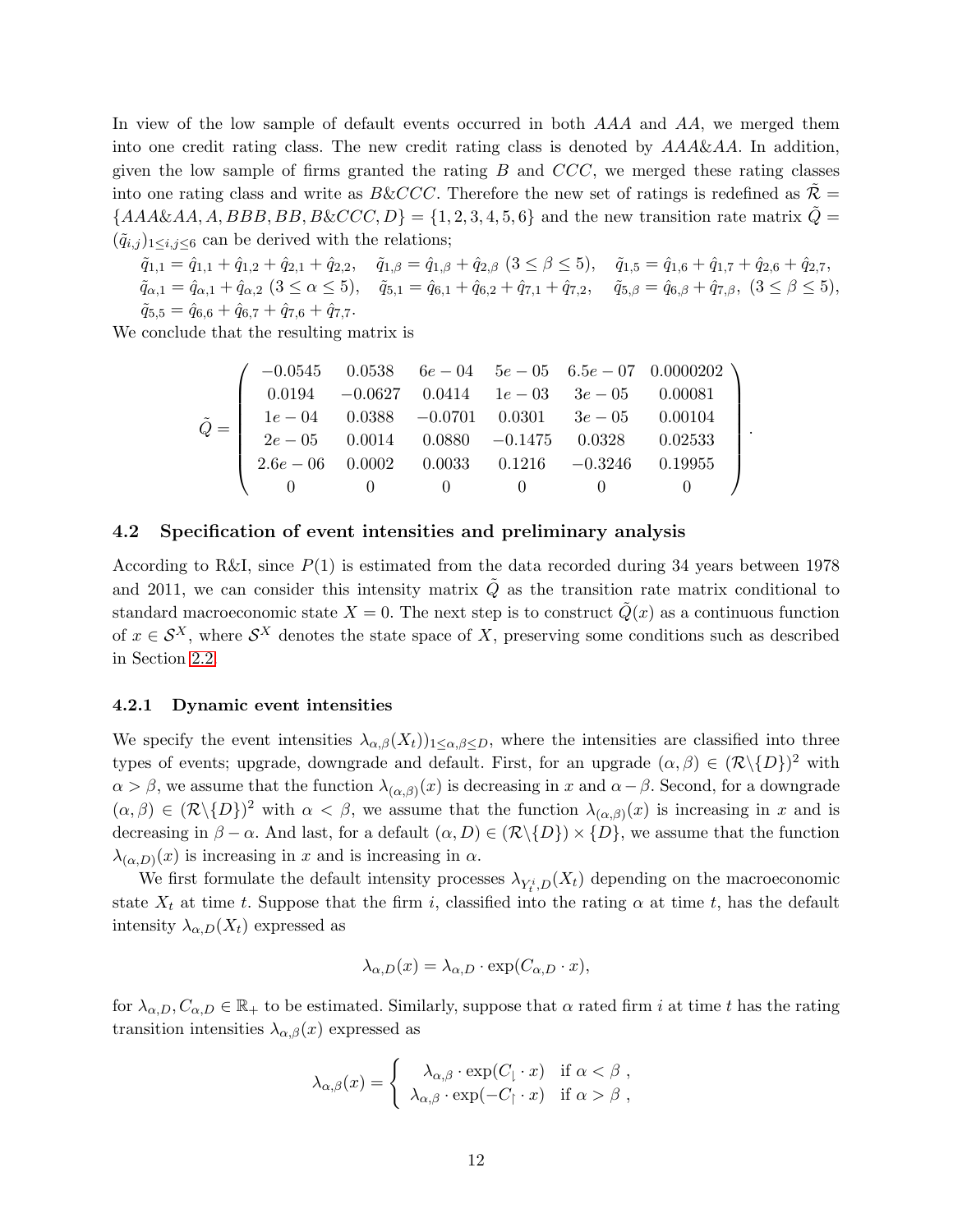for  $\lambda_{\alpha,\beta}, C_1, C_1 \in \mathbb{R}_+$  to be estimated. Then the transition rate matrix can be expressed as

$$
\begin{pmatrix}\n-\lambda_{1,1}(X_t) & \lambda_{1,2}(X_t) & \lambda_{1,3}(X_t) & \cdots & \lambda_{1,6}(X_t) \\
\lambda_{2,1}(X_t) & -\lambda_{2,2}(X_t) & \lambda_{2,3}(X_t) & \cdots & \lambda_{2,6}(X_t) \\
\vdots & \vdots & \vdots & \vdots \\
\lambda_{5,1}(X_t) & \lambda_{5,2}(X_t) & \lambda_{5,3}(X_t) & \cdots & \lambda_{5,6}(X_t) \\
0 & 0 & 0 & \cdots & 0\n\end{pmatrix}
$$
\n
$$
= \begin{pmatrix}\n\lambda_{1,1}(X_t) & \lambda_{1,2}e^{C_1X_t} & \lambda_{1,3}e^{C_1X_t} & \lambda_{1,4}e^{C_1X_t} & \lambda_{1,5}e^{C_1X_t} & \lambda_{1,6}e^{C_1,6X_t} \\
\lambda_{2,1}e^{-C_1X_t} & \lambda_{2,2}(X_t) & \lambda_{2,3}e^{C_1X_t} & \lambda_{2,4}e^{C_1X_t} & \lambda_{2,5}e^{C_1X_t} & \lambda_{2,6}e^{C_2,6X_t} \\
\lambda_{3,1}e^{-C_1X_t} & \lambda_{3,2}e^{-C_1X_t} & \lambda_{3,3}(X_t) & \lambda_{3,4}e^{C_1X_t} & \lambda_{3,5}e^{C_1X_t} & \lambda_{3,6}e^{C_3,6X_t} \\
\lambda_{4,1}e^{-C_1X_t} & \lambda_{4,2}e^{-C_1X_t} & \lambda_{4,3}e^{-C_1X_t} & \lambda_{4,4}(X_t) & \lambda_{4,5}e^{C_1X_t} & \lambda_{4,6}e^{C_4,6X_t} \\
\lambda_{5,1}e^{-C_1X_t} & \lambda_{5,2}e^{-C_1X_t} & \lambda_{5,3}e^{-C_1X_t} & \lambda_{5,4}e^{-C_1X_t} & \lambda_{5,5}(X_t) & \lambda_{5,6}e^{C_5,6X_t} \\
0 & 0 & 0 & 0 & 0\n\end{pmatrix}
$$

where the diagonal elements are given by

$$
\lambda_{\alpha,\alpha}(X_t) = -\left(\sum_{\alpha < \beta} \lambda_{\alpha,\beta} e^{C_1 X_t} + \sum_{\alpha > \beta} \lambda_{\alpha,\beta} e^{-C_1 X_t} + \lambda_{\alpha,D} e^{C_{\alpha,D} X_t}\right).
$$

# **4.2.2** Joint calibration of  $C_{\alpha D}, C_\parallel, C_\parallel$

We split the historical rating transitions data recorded by R&I from April 1998 to March 2012 into two portions of data sets. The first one, starting from April 1998 and ending in March 2008, is devoted to the estimations of the parameters employing transition intensities as described in previous subsection. The second one, starting from April 2008 and ending in March 2012, is used for filtering. Based on the rating history available with Bloomberg, the number of transition change events between the states in  $\mathcal{R} = \{1, 2, 3, 4, 5, 6\}$  are summarized in Table [2.](#page-13-0)

<span id="page-13-0"></span>Table 2: The number of transition change events recorded by R&I. (Source: Bloomberg)

| $\operatorname{Year}$ | 1998  | 1999  | 2000  | 2001  | 2002  | 2003  | 2004  | 2005  | 2006        | 2007  | 2008  |
|-----------------------|-------|-------|-------|-------|-------|-------|-------|-------|-------------|-------|-------|
| Up grade              | 4     | 10    | 9     |       |       |       | 18    | 24    | 51          | 39    | 10    |
| Down grade            | 170   | 76    | 17    | 55    | 52    | 20    | 15    |       |             | 6     | 40    |
| population            | 812   | 756   | 737   | 687   | 674   | 637   | 608   | 611   | 623         | 650   | 673   |
| rate(Up)              | 0.005 | 0.013 | 0.012 | 0.010 | 0.005 | 0.008 | 0.03  | 0.039 | 0.082       | 0.060 | 0.015 |
| rate(Down)            | 0.21  | 0.101 | 0.023 | 0.080 | 0.078 | 0.031 | 0.025 | 0.021 | $\rm 0.013$ | 0.009 | 0.059 |

Let  $\mathcal{T} \in \{1998, 1999, \cdots, 2008\}$  denotes the one year period and  $P_D(\alpha, \mathcal{T}), P_{DG}(\mathcal{T})$  and  $P_{UG}(\mathcal{T})$ denote the historical default probability of rating *α*, historical downgrade event probability of all the rating and historical upgrade event probability of all the rating during the period  $\mathcal T$  respectively. We want to find parameters set  $\Theta = \{ \{C_{\alpha,D}\}_{\alpha=1,\dots,5}, C_\downarrow, C_\uparrow \}$  which control functions  $\lambda_{\alpha,\beta}(x)$  so as to explain historical rating transition data suitably. For this purpose, we consider 18 parameters  $X_{1998}, X_{1999}, \cdots, X_{2008}, C_{\alpha,D}(\alpha=1,\cdots,5), C_{\downarrow}, C_{\uparrow}$  jointly and minimize the value evaluated by the following function  $A : \mathbb{R}^{18} \to \mathbb{R}$ .

$$
A(\lbrace X_{\mathcal{T}} \rbrace_{\mathcal{T}=1999,\cdots,2008},\Theta)
$$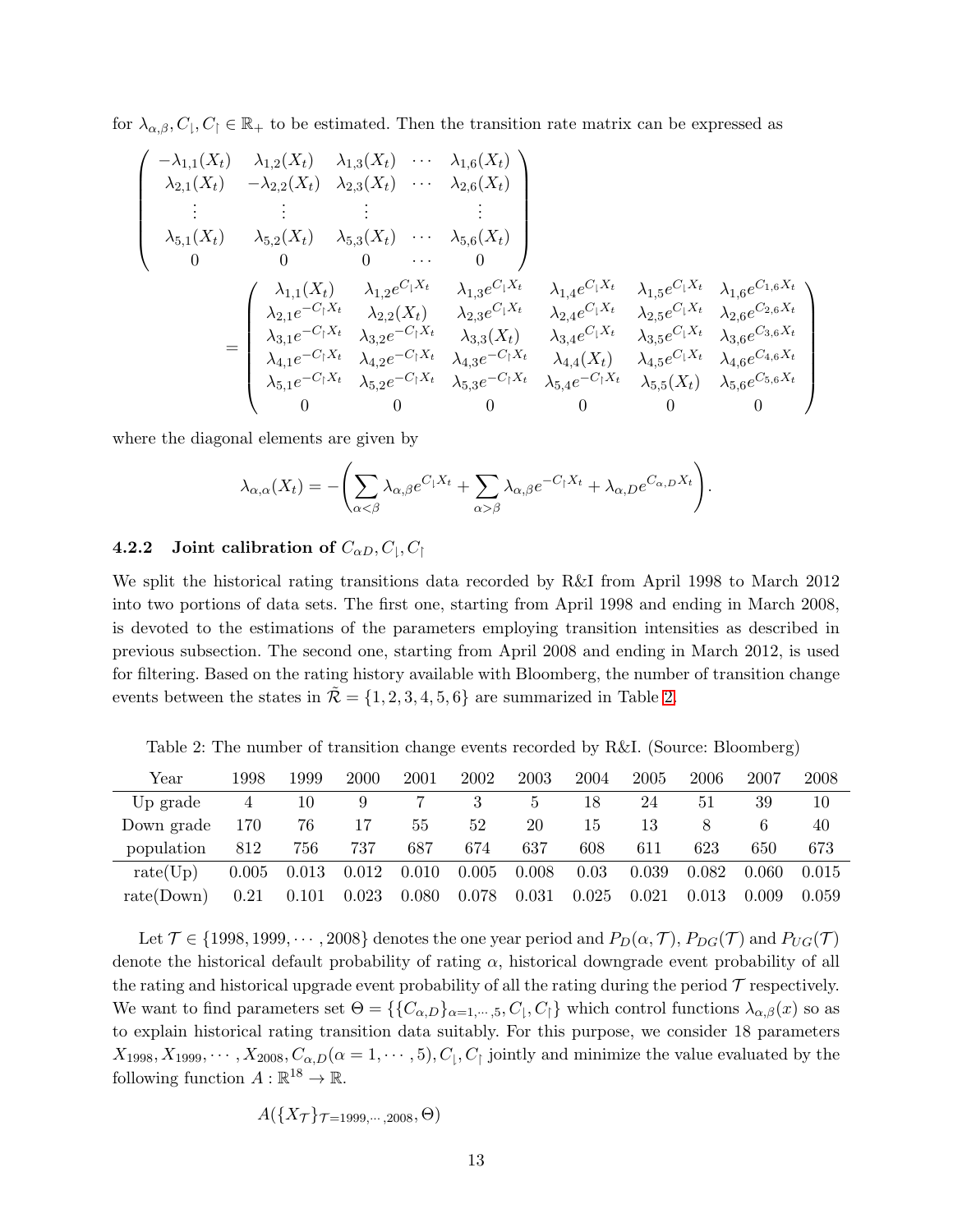$$
= \sum_{\mathcal{T}=1998}^{2008} \sum_{\alpha=1}^{5} \left( \left[ 1 - \exp(-\lambda_{\alpha,D} e^{C_{\alpha,D}X_t}) \right] - P_D(\alpha, \mathcal{T}) \right)^2
$$
  
+ 
$$
\sum_{\mathcal{T}=1998}^{2008} \left( \sum_{\alpha < \beta} \left[ 1 - \exp(-\lambda_{\alpha,\beta} e^{C_{\mathfrak{l}}X_t}) \right] - P_{DG}(\mathcal{T}) \right)^2
$$
  
+ 
$$
\sum_{\mathcal{T}=1998}^{2008} \left( \sum_{\alpha > \beta} \left[ 1 - \exp(-\lambda_{\alpha,\beta} e^{-C_{\mathfrak{l}}X_t}) \right] - P_{UG}(\mathcal{T}) \right)^2.
$$

Thus Θ can be estimated by solving the following optimization problem.

$$
\min_{X_{\mathcal{T}}, \Theta} \quad A(\{X_{\mathcal{T}}\}_{\mathcal{T}=1999,\cdots,2008}, \Theta)
$$
\n
$$
\text{subject to} \quad X_{\mathcal{T}} \in \mathcal{S}^X, \ \{C_{\alpha D}\}_{\alpha=1,\cdots,5}, C_{\downarrow}, C_{\uparrow} \ge 0
$$

The results are shown in Table [3](#page-14-0) and we also mention that the above minimization is almost independent of the choice of the initial values.

<span id="page-14-0"></span>Table 3: Estimated parameter set Θ

$$
\begin{array}{ccccccccc} & C_{1D} & & C_{2D} & & C_{3D} & & C_{4D} & & C_{5D} & & C_{\lfloor} & & C_{\lceil} \\ \hline 1.7102 & & 4.6344 & & 5.4332 & & 3.3367 & & 2.9750 & & 2.3673 & & 4.0739 \end{array}
$$

# **4.3** Specification of the dynamics of  $S_t$  and  $X_t$

As mentioned above, we refer to TOPIX as the asset price process  $\{S_t\}$  governed by [2.](#page-5-0) The volatility  $\sigma$  of TOPIX return can be determined by the sample standard deviation of historical daily return  $\sqrt{\text{Var}[\log(S_{t+1}/S_t)]}$ . However, determination of  $\kappa$ , c and  $\mu(x)$  is not straightforward. Assume

<span id="page-14-1"></span>
$$
\mu(x) = \tanh(-\mu x) \tag{11}
$$

to achieve  $\mu(x) < 0$  when  $x > 0$ , and  $\mu(x) > 0$  when  $x < 0$ . And then take six month moving average of the TOPIX denoted by  $\mathbf{MA}(t)$  and their daily return  $\{\hat{\mu}_t\}_{t=1,2,\cdots}$  as follows.

$$
\mathbf{MA}(t) := \frac{1}{21 \times 6} \sum_{s=t-21 \times 6}^{t} TOPIX(s),
$$

$$
\hat{\mu}_t := \log \frac{\mathbf{MA}(t+1)}{\mathbf{MA}(t)}.
$$

In order to estimate the parameter  $\mu$  which controls the trend of the TOPIX return, we assume that the series  $\{\hat{\mu}_t\}_{t=1,2,\cdots}$  are realizations of  $\{\mu(X_t)\}_{t=1,2,\cdots}$ , where the random variables  $\{X_t\}_{t=1,2,\cdots}$  has the density

$$
f(x) = \sqrt{\frac{\kappa}{\pi c^2}} \exp\left(-\frac{\kappa}{c^2}x^2\right),\,
$$

which represents the steady state of the OU process  $X_t$ . Let  $D_i$  be the empirical percentile points defined by  $D_i = \mathbb{P}(\hat{\mu} > x_i)$  for arbitrary selected real values  $x_i \in (-\infty, \infty)$  and  $M_i$  be theoretical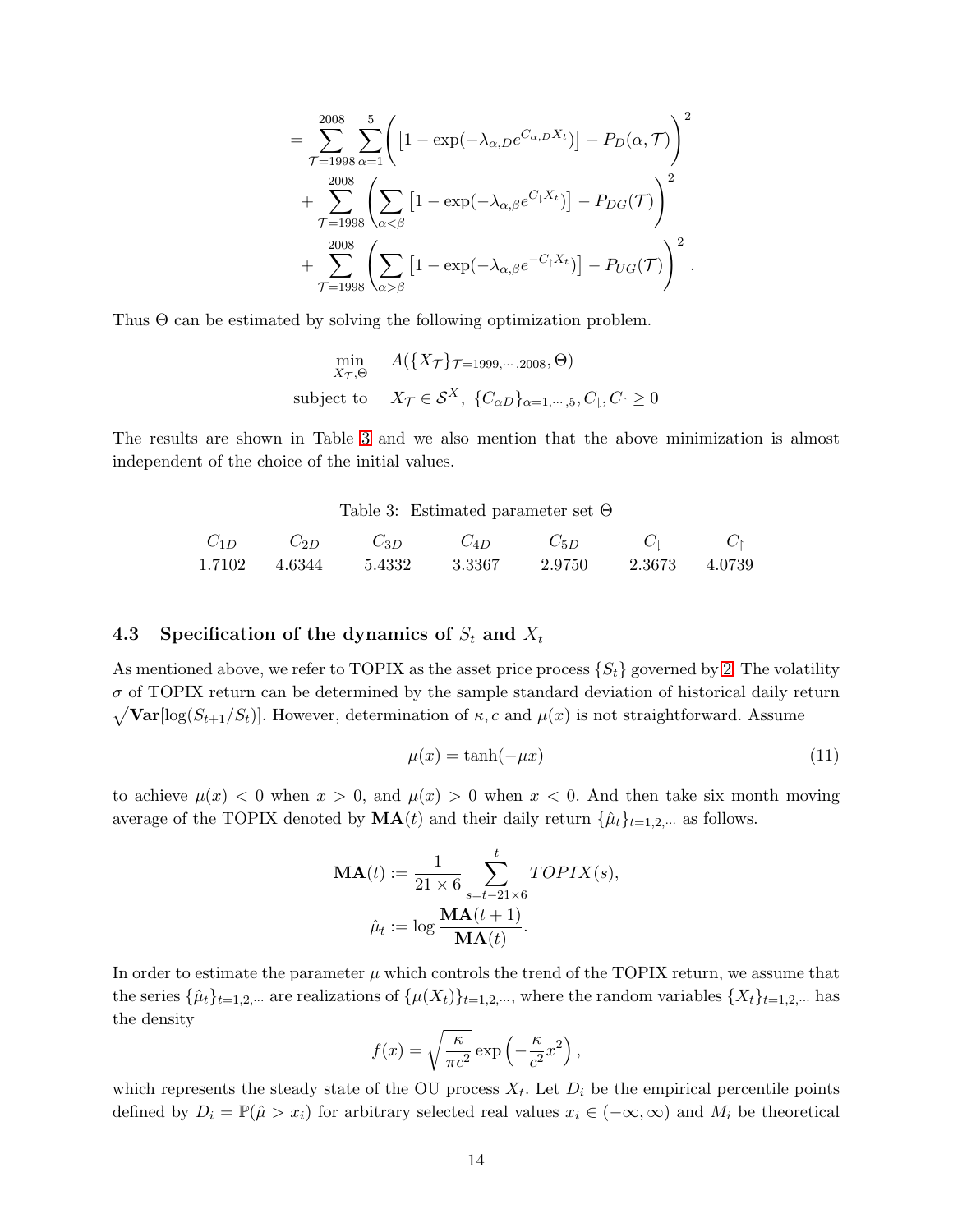percentile points defined by  $M_i = \mathbb{P}(\mu(X) > x_i), X \sim N\left(0, \frac{c^2}{2\kappa}\right)$  $\left(\frac{c^2}{2\kappa}\right)$ , for  $i=1,2,\cdots,N$ . Then the parameters  $\kappa$ , c and  $\mu$  can be estimated by solving the following minimization problem

$$
\min_{\kappa,c,\mu} \quad \sum_{i=1}^{N} (D_i - M_i)^2
$$
\n
$$
\text{subject to} \quad \kappa > 0, c > 0, \mu > 0,
$$

and the estimated parameters are displayed in Table [4.](#page-15-0)

<span id="page-15-0"></span>

|  |  | Table 4: Estimated parameters |
|--|--|-------------------------------|
|--|--|-------------------------------|

| 1.8548 | 0.1814 | 2.7142 | 0.2291 |
|--------|--------|--------|--------|

### **5 Results and considerations**

### **5.1 Transitions of filtered** *X<sup>t</sup>*

In this section we illustrate the numerical results based on the credit rating history of Japanese companies and the historical TOPIX data. In order to pursue the particle filter algorithm, we take  $n_0 = 10000$  and  $\Delta = 1/365$ . All the other parameters are set to the values specified in Section 4. Figure [1](#page-16-0) shows the historical data of logarithm of daily TOPIX and the timing of events such as upgrade, downgrade and default captured by R&I.

In Figure [1,](#page-16-0) the dates when defaults, upgrades and downgrades occurred are indicated with the mark "  $\circ$  ", " \* " and " + " respectively. For example, the first upgrade event marked with " \* " at the far left in the Figure [1](#page-16-0) shows that one upgrade event occurred on April 4, 2009.

For reader's convenience, based on not only R&I data but also information available such as in Japanese news website, we compiled past defaults occurred during the second term (from April 2008 to March 2012) in Table [5.](#page-15-1) Since the credit ratings granted just before default are not easy to fix, we duplicated them so as to be consistent with the cohort data of NEWS RELEASE published by R&I. For example, Aiful Corporation went into default on September 9, 2009 and its credit rating given by R&I just before the default was BB. This is also displayed with the mark " *◦* " in Figure [1.](#page-16-0) We mention that from April 2010 to March 2012, there was no default within the firms that R&I had granted a rating.

<span id="page-15-1"></span>Table 5: The past defaults occurred from April 2008 to March 2012.

| $\rm{Date}$    |             | May 29, 2009 Sep. 18, 2009 Sep. 19, 2009 Dec. 25, 2009 |            |            | Jan. 19, 2010  |
|----------------|-------------|--------------------------------------------------------|------------|------------|----------------|
| Defaulted firm | Joint Corp. | Aiful Corp.                                            | Willcom    | Takefuji   | Japan Air Line |
| Credit rating  | BBB.        | BB.                                                    | <b>BBB</b> | <b>BBB</b> | ВB             |

Figure [2](#page-17-0) illustrates the transitions of the percentile points of the occupation measure  $\tilde{\pi}_t$  calculated every day from April 1, 2009 to March 31, 2012. Quick overview of both figures demonstrate that the down grade events and default events tend macroeconomic factor process  $X_t$  under the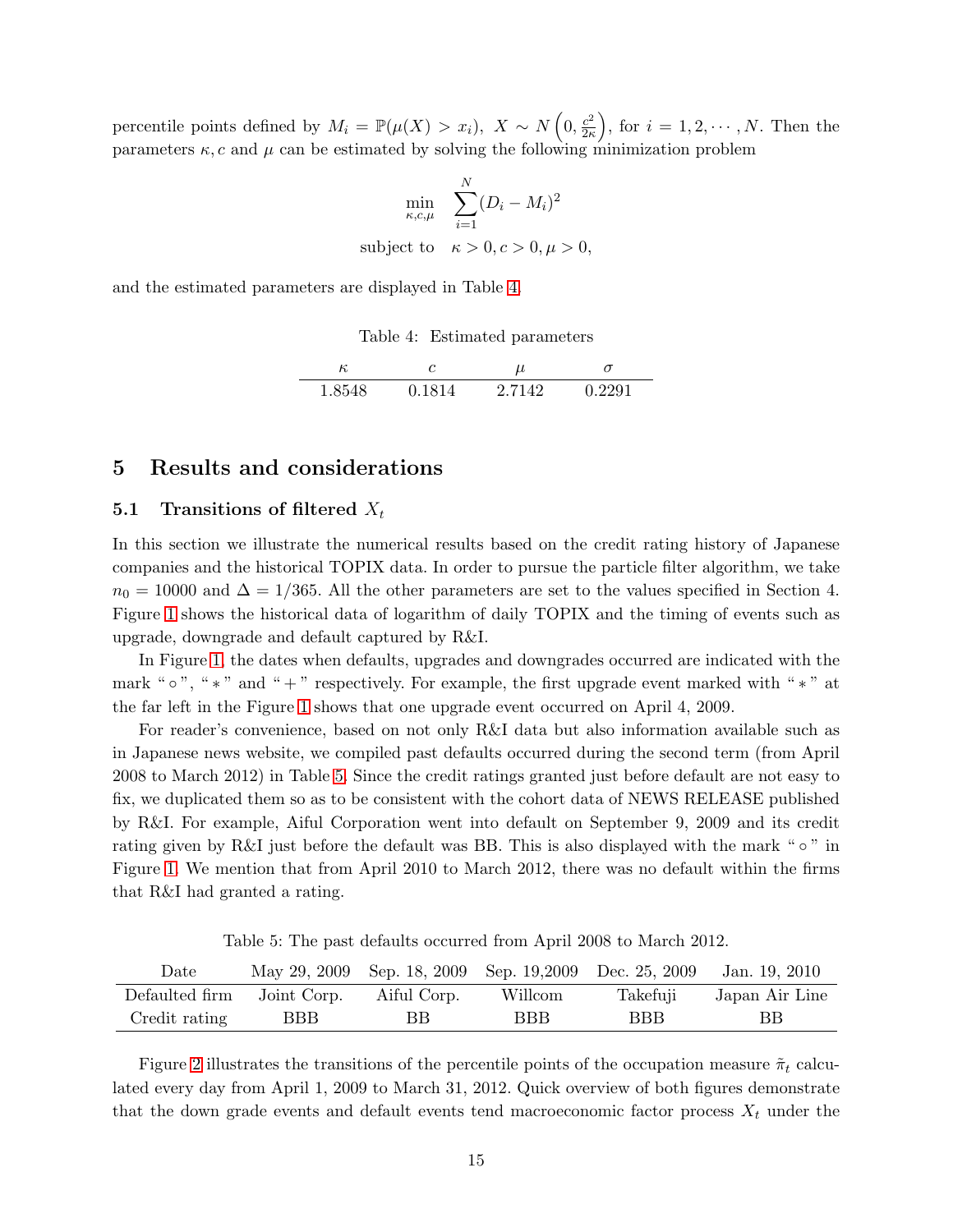

<span id="page-16-0"></span>Figure 1: Observables

investor's filtration  $\mathcal{G}_t$  to increase, while the upgrade events tend  $X_t$  to decrease. When no events are observed, we can see that  $X_t$  simply obey the SDE [\(1\)](#page-4-3) and then  $X_t$  is forced to revert to the long-run average level 0.

The default contagion, directly induced by the jump up of  $X_t$ , can be captured by this model. How the default intensity of the surviving firms may change from before and after a default can be calculated at each time of the default as follows. Default intensity for rating class  $\alpha$ , evaluated just before default  $\tau$  is given by  $\hat{\lambda}_{\alpha,D}(\tau-) = \mathbb{E}[\lambda_{\alpha,D}(X_{\tau-})|\mathcal{G}_{\tau-}]$  and evaluated just at  $\tau$  is  $\hat{\lambda}_{\alpha,D}(\tau) =$  $\mathbb{E}[\lambda_{\alpha,D}(X_{\tau})|\mathcal{G}_{\tau}]$ . Table [6](#page-17-1) shows the default contagion effect, i.e., the changes of filtered default intensity for each rating class just before and after the default of the firm listed in the left side of the table. For instance, the default intensity of the rating class 5 (*B* and *CCC*) in our model, jumps upward from 9*.*859% to 11*.*063% due to the default of the Aiful Corporation.

### **5.2 Does TOPIX give additional information for the filtering?**

We next examine if daily observation of TOPIX brings about additional information for the filtering. Figure [3](#page-18-0) illustrates the transitions of some percentile points of the occupation measure  $\tilde{\pi}_t$  without TOPIX for the same period as Figure [2](#page-17-0) with TOPIX. Different from Figure [2,](#page-17-0) it is worth noting that the filtered  $X_t$  without TOPIX moves upwards or downwards monotonically during no credit events.

For a comparison between Figure [2](#page-17-0) and [3,](#page-18-0) let us focus on the period from April 1, 2010 to July 30, 2010. During the three months sandwiched between a couple of adjacent downgrades, no credit event was observed. As is seen from Figure [1,](#page-16-0) TOPIX displays the downward trend during this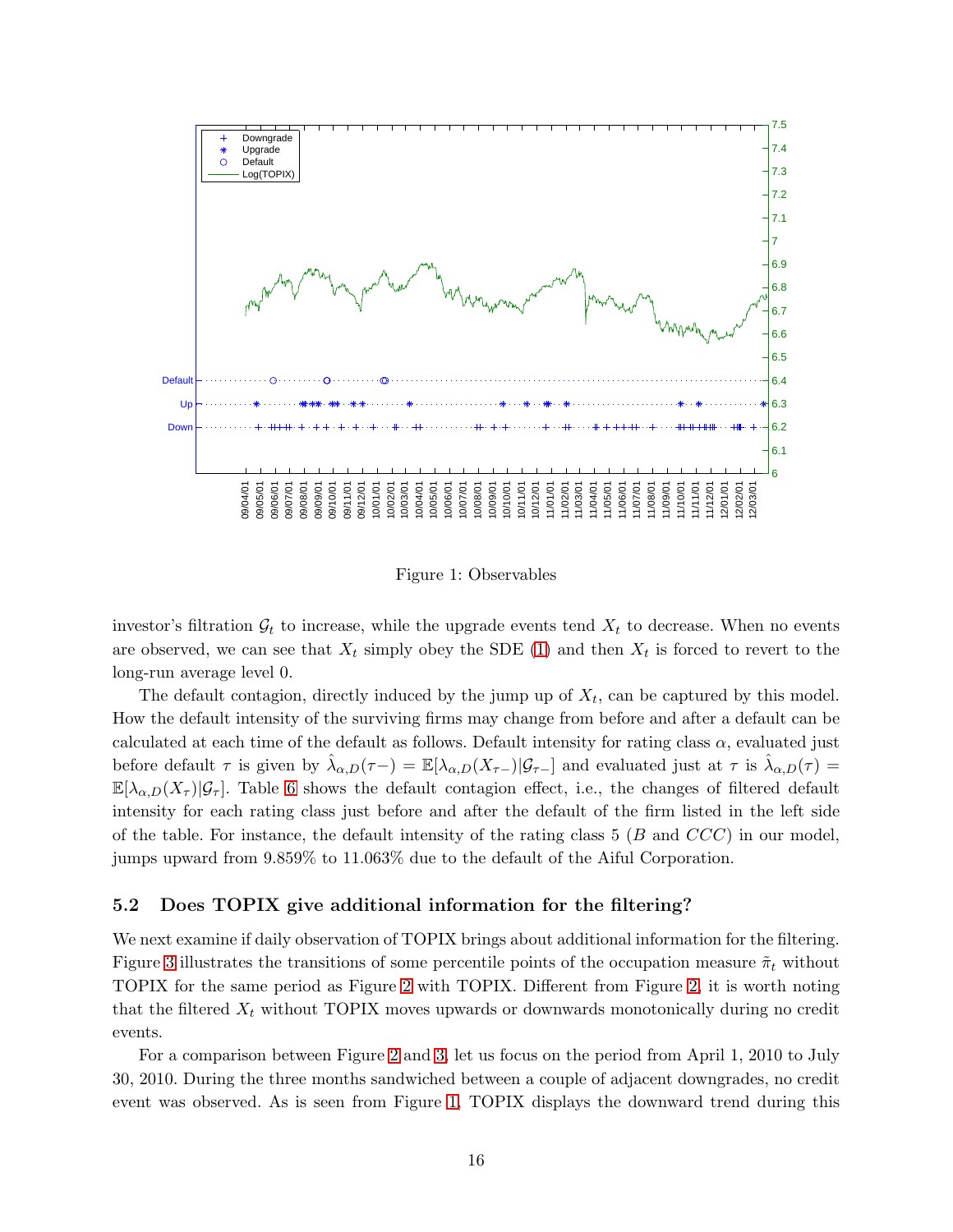

<span id="page-17-0"></span> $Date$ 

<span id="page-17-1"></span>Figure 2: Filterd *X<sup>t</sup>*

| Before/After the default of |               | Rating 1   | Rating 2  | Rating 3  | Rating 4 | Rating 5 |
|-----------------------------|---------------|------------|-----------|-----------|----------|----------|
| Joint Corporation           | <b>Before</b> | $0.0020\%$ | $0.061\%$ | $0.160\%$ | 4.576%   | 10.575%  |
| (BBB)                       | After         | $0.0021\%$ | 0.067%    | 0.177%    | 4.872\%  | 11.183%  |
| Aiful Corporation           | <b>Before</b> | $0.0019\%$ | $0.056\%$ | $0.143\%$ | 4.235\%  | 9.859%   |
| (BB)                        | After         | $0.0020\%$ | $0.066\%$ | 0.176\%   | 4.819%   | 11.063%  |
| Willcom                     | <b>Before</b> | $0.0020\%$ | $0.066\%$ | $0.176\%$ | 4.819\%  | 11.063%  |
| (BBB)                       | After         | $0.0022\%$ | 0.079%    | 0.217\%   | 5.479%   | 12.406\% |
| Takefuji                    | <b>Before</b> | $0.0020\%$ | $0.066\%$ | $0.175\%$ | 4.786\%  | 10.992%  |
| (BBB)                       | After         | $0.0021\%$ | 0.175%    | $0.205\%$ | 5.273%   | 11.983%  |
| Japan Air Line              | Befire        | $0.0019\%$ | $0.058\%$ | $0.151\%$ | 4.362\%  | 10.118%  |
| (BB)                        | After         | $0.0021\%$ | 0.069%    | $0.184\%$ | 4.944\%  | 11.315%  |

Table 6: Default contagion effects

period, implying that it would be appropriate to suppose that the macroeconomic state actually deteriorated in this period. These facts would be consistent with the equation [\(11\)](#page-14-1), which assumed that TOPIX has downward trend when the macroeconomic factor stays in a bad state and vice versa.

Therefore we expect that the observation of some market index such as TOPIX could help to supplement some information about the latent macro factor  $X_t$  while no event information is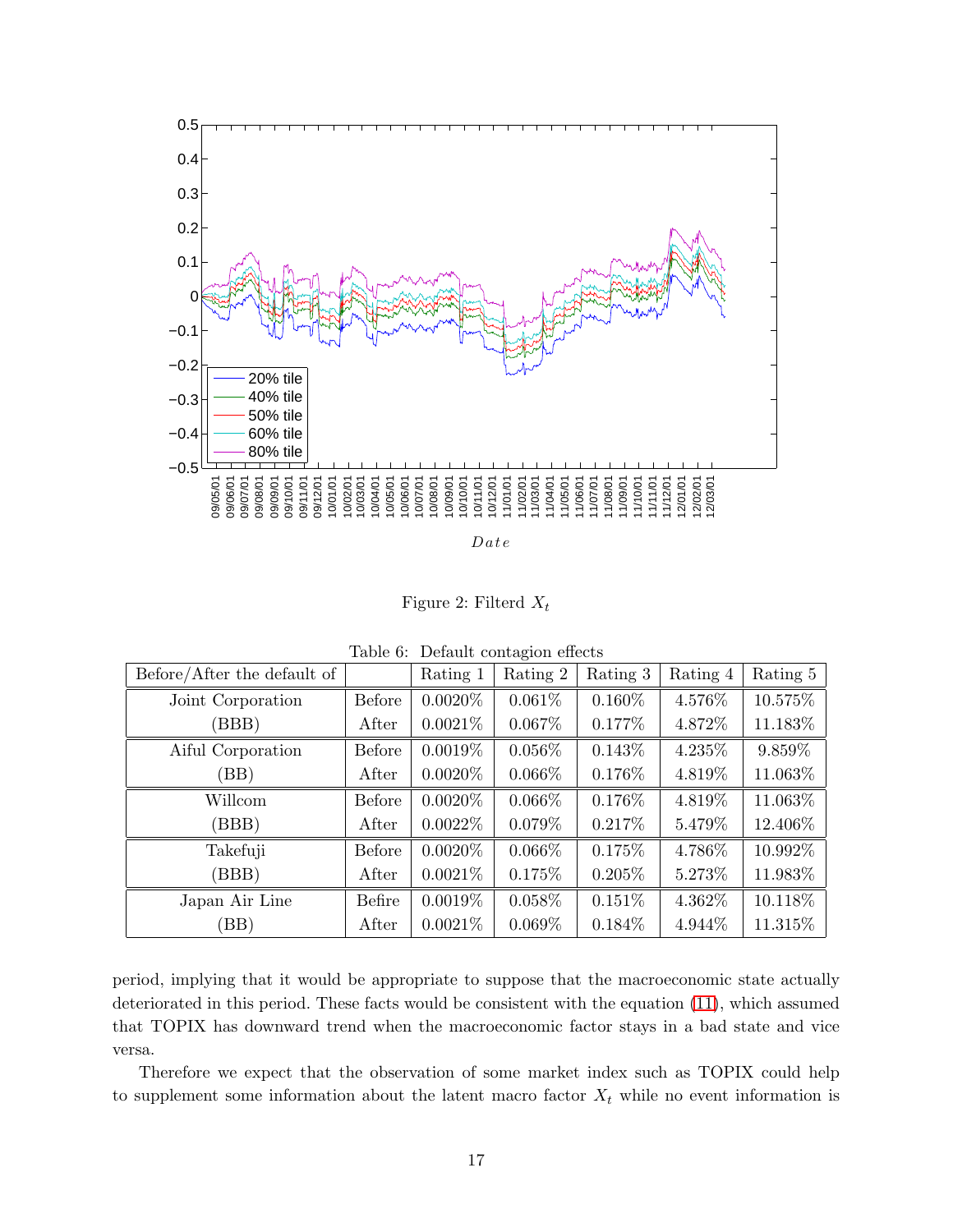updated. In Figure [4](#page-19-0) and [5,](#page-19-1) we compare the estimated distribution functions of the ˜*π* for both with and without TOPIX observations, respectively at the beginning date and the ending one of the focused period. It appears from Figure [4](#page-19-0) that on April 1, 2010, ˜*π<sup>t</sup>* filtered with TOPIX observation is upper than that without TOPIX. To the contrary,  $\tilde{\pi}_t$  with TOPIX observation is much lower than that without TOPIX on July 30, 2010. This result implies that the filtering with TOPIX may capture a deterioration trend of the latent macro factor during the period more precisely. Thus we can mention that TOPIX is to some extent worth observing for a better filtering of  $X_t$ . If we can find a more informative and observable index than TOPIX, it is likely that the accuracy of the filter will be more improved. [7](#page-18-1)



<span id="page-18-0"></span>Figure 3: Filtered *X<sup>t</sup>* : Without observations of TOPIX

## **5.3 Sensitivity analysis**

In this subsection, we investigate a kind of robustness with respect to each of the model parameters via some numerical illustrations. More specifically, we see the impact on the filtering of overestimat-

<span id="page-18-1"></span><sup>&</sup>lt;sup>7</sup> In order to quantitatively judge which model with or without TOPIX should be selected, we tentatively applied the Bayes factor criterion (refer to Jeffreys [\[1961\]](#page-25-9) for example), that is recently applied to a nonlinear filtering with point process observation by Scott and Zeng [\[2011\]](#page-26-5) due to its computational tractability. For two comparative models, the Bayes factor is defined by the ratio of integrated likelihood of one model (the model with TOPIX in our case) to that of the other (the model without TOPIX). Kass and Raftery [\[1995\]](#page-25-10) suggested that if the Bayes factor takes a value more than three, it can be concluded that the former is better than the latter. In our case, we indeed found that the approximated Bayes factor almost always takes values around one. Therefore we cannot conclude from the Bayes factor that the model with TOPIX is more significant than that without TOPIX.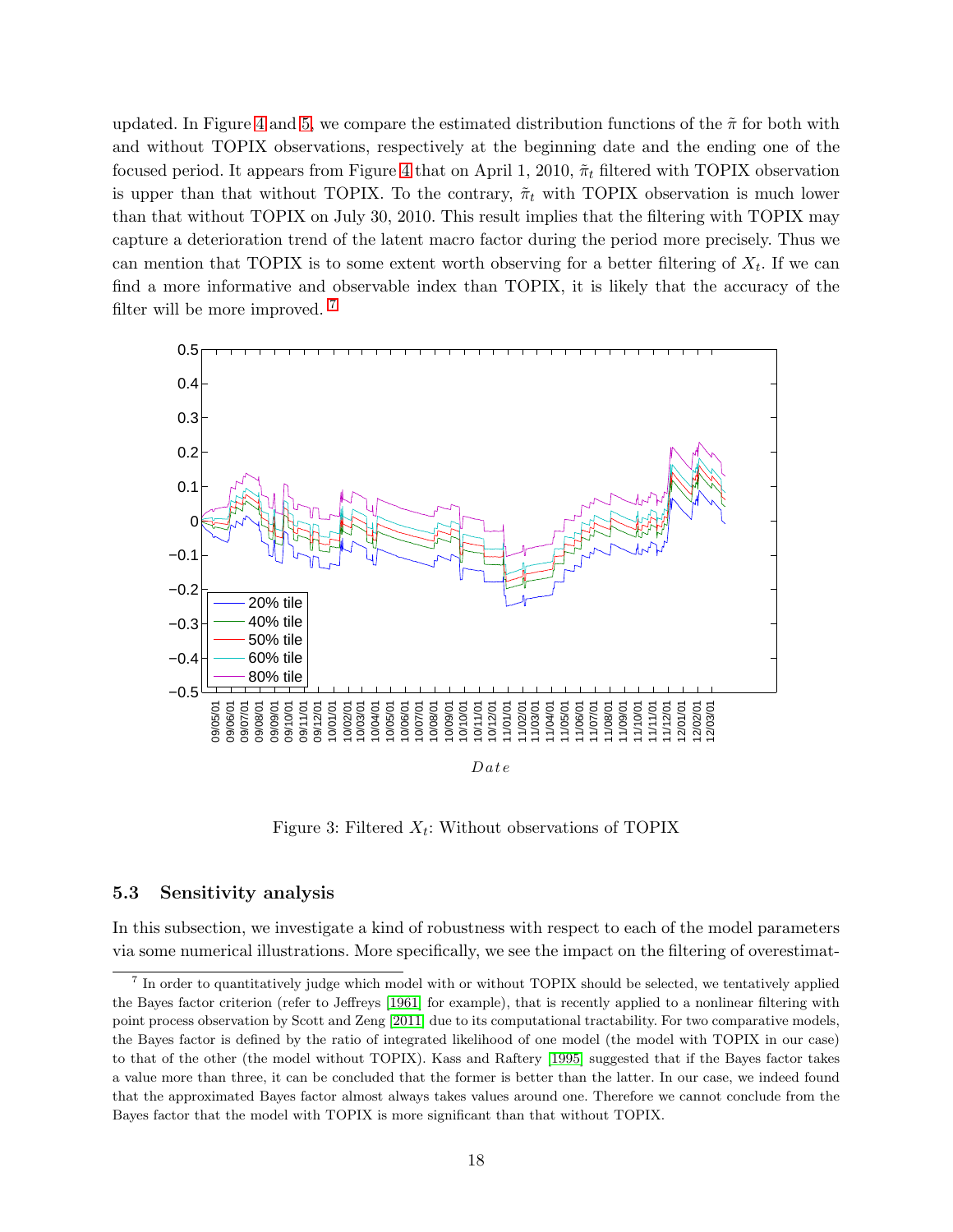

<span id="page-19-0"></span>Figure 4: CDF of  $\tilde{\pi}_t$  as of April 1, 2010

<span id="page-19-1"></span>Figure 5: CDF of  $\tilde{\pi}_t$  as of July 30, 2010

ing or underestimating the model parameters  $\sigma, \mu, \kappa$  and  $c$  by changing the value of each parameter upwards or downwards from its base value summarized in Table [4.](#page-15-0) First, we examine the sensitivity with respect to the volatility  $\sigma$  and the drift  $\mu$  of the TOPIX process  $\{S_t\}$ . It appears from Figure [6](#page-19-2) and [7](#page-20-0) that the approximated filter  $\tilde{\pi}_t$  is more sensitive to  $\sigma$  than  $\mu$  since the 40%-60% range of the approximated filters of the case with  $\sigma = 0.1$  and  $\sigma = 0.3$  are not overlapped in some periods. In addition, it seems that the larger  $\sigma$ , the more uncertain but the less sharply approximated filter  $\tilde{\pi}_t$  fluctuates. Thus, the result indicates that the estimation of the asset price volatility is more important for the filtering.



<span id="page-19-2"></span>Figure 6:  $\sigma$ =0.1 or 0.3 with fixed  $\mu, \kappa, c$ 

Second, we see if the approximated filter  $\tilde{\pi}_t$  is sensitive to the rate  $\kappa$  of mean reversion and the volatility *c* of the latent macro factor  $\{X_t\}$ . Figure [8](#page-20-1) displays that  $\tilde{\pi}_t$  fluctuates more sharply as  $\kappa$  gets smaller. Similarly, Figure [9](#page-21-0) shows that  $\tilde{\pi}_t$  fluctuates more sharply as *c* gets larger. It goes without saying that the results are consistent with the characteristics of the mean-reverting model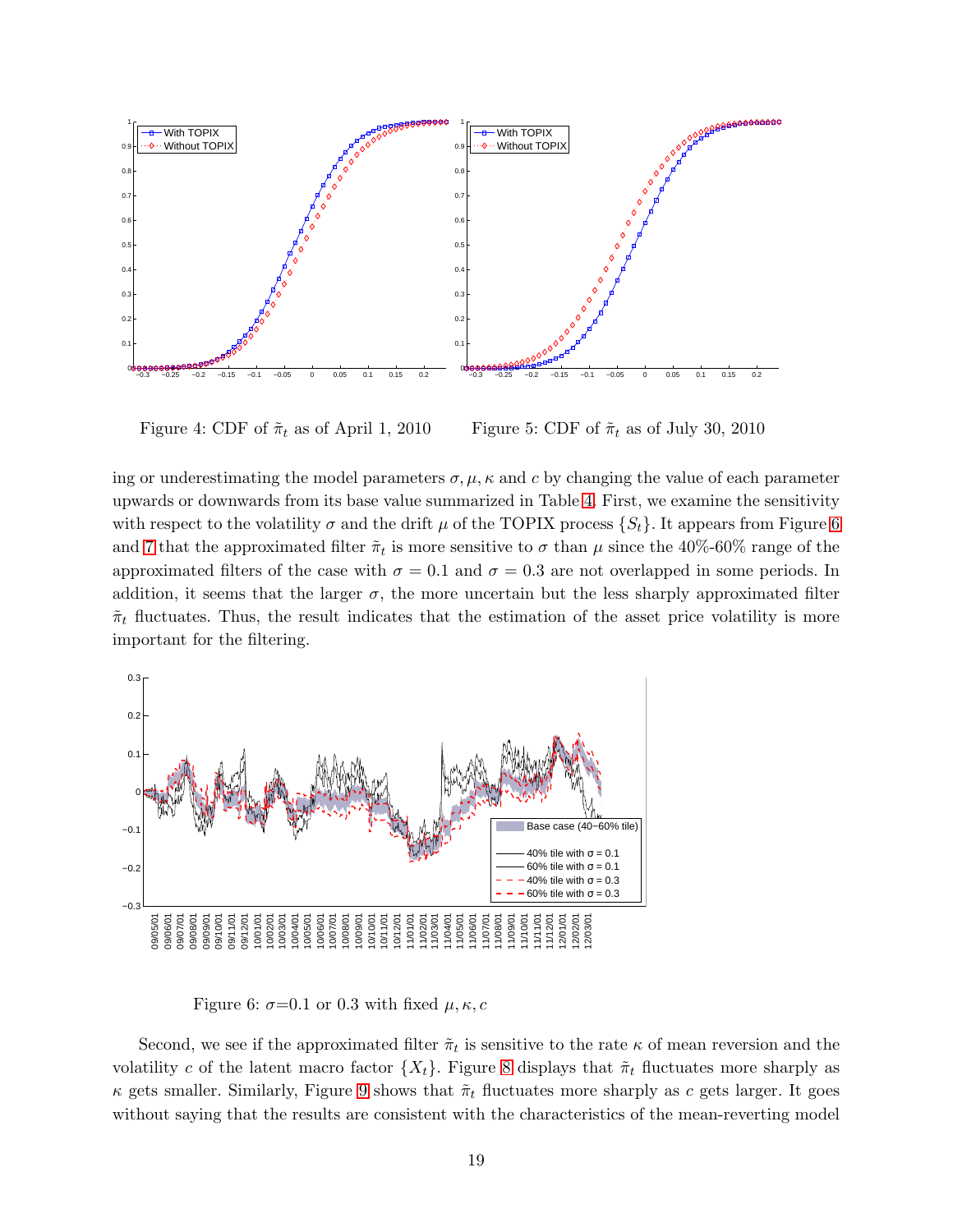

<span id="page-20-0"></span>Figure 7:  $\mu=4$  or 1 with fixed  $\sigma, \kappa, c$ 

because the larger  $\kappa$  and the smaller *c* imply that  $X_t$  is unlikely to be away from zero for a long time.



<span id="page-20-1"></span>Figure 8:  $\kappa$ =0.5 or 3 with fixed  $\sigma, \mu, c$ 

# **6 Concluding remarks**

Our contribution of this study to the field of credit risk research is summarized as follows. First, we introduce a new filtering model that assumes some latent macroeconomic factor has some influence on the frequency of credit rating transition events as well as default events. Since rating transition events are likely to be observed more often than default, the conditional distribution of the latent factor is expected to be estimated more accurately with observations on rating transition. Also, this model can contain some covariates like stock indices continuously observed in the market so as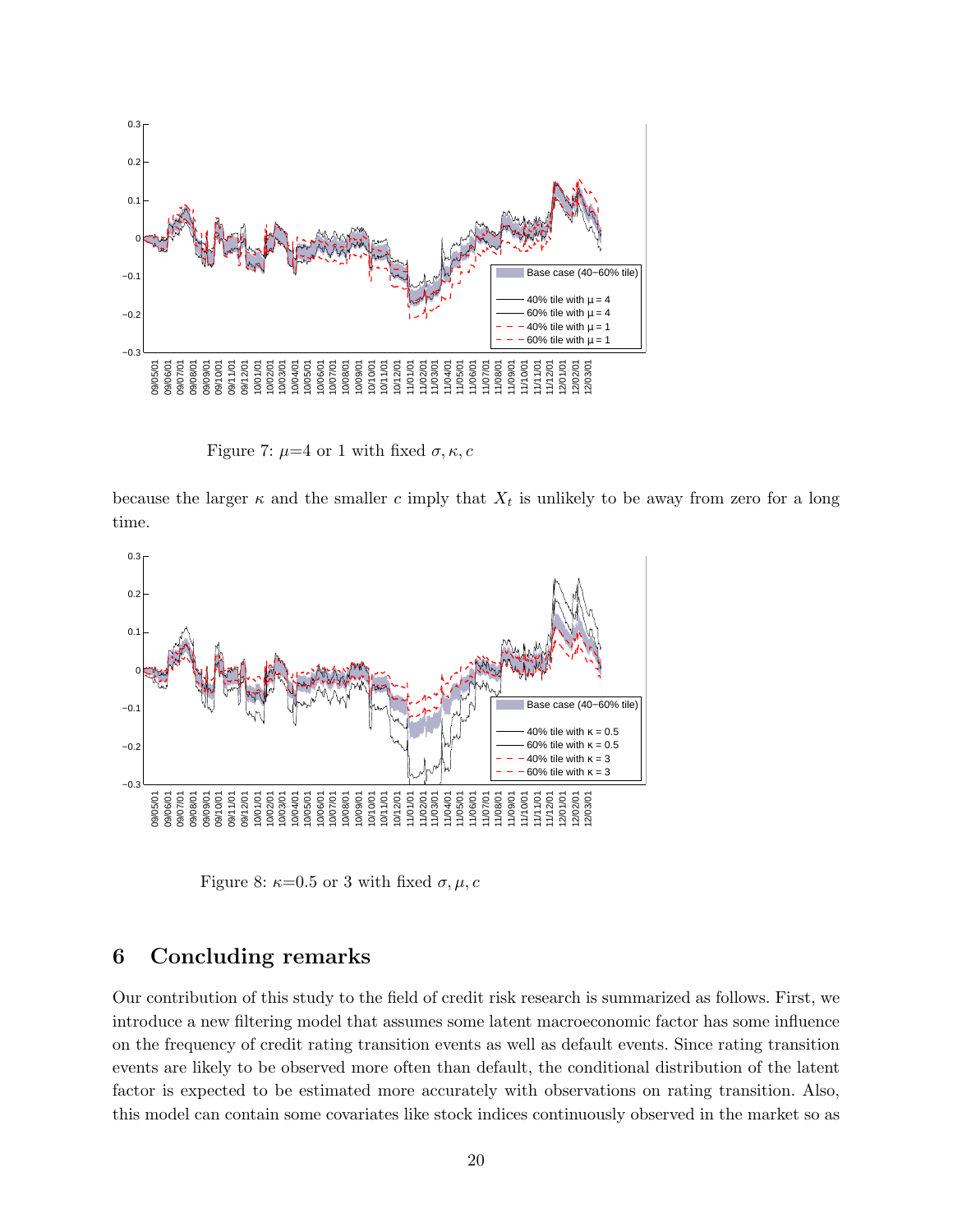

<span id="page-21-0"></span>Figure 9:  $c=0.3$  or 0.1 with fixed  $\sigma, \mu, \kappa$ 

to supplement information of the latent factor while no credit event happens. This implies that if we select a suitable continuous process related to the credit cycles, it is probable that such a more frequent observation from the market can improve the accuracy of filtering of the latent factor.

Second, we illustrate via some empirical analyses that our model is practically useful and tractable to examine what is related to occurrence of credit events for each rating category. Specifically, we naively apply a branching particle filter technique with historical data of credit rating transition and defaults in Japan to achieve the best estimate of the unobservable macroeconomic factor. Hence we can analyze how the credit events, the stock index, and the latent factor are related. As a consequence of the empirical analyses, we realize that a contagion effect among credit events as well as a relation between credit events and some financial market index are not negligible. At last, this enables us to prompt credit risk revaluation in terms of the estimated transition probability matrix under the real-world probability measure, without referring to any credit risky instruments traded in the market.

In addition, we have to mention a few of our future challenges. The convergence of the branching particle filter has not been argued in this paper, although it will be resolved by a discussion similar to the previous studies (for instance, Bain and Crisan [\[2008\]](#page-25-7) and Xiong and Zeng [\[2011\]](#page-26-6)). It is too technical to mention in this paper, so we will be ready for another paper for discussing such a theoretical issue.

From an empirical viewpoint, we try to look for a more suitable observable factor than TOPIX for improving the predictive accuracy of credit rating changes. This seems relevant to investigating what the latent factor really is.

Moreover, we may need to extend the model so that several observable and/or unobservable factors can be contained. In fact, the particle filter method has an advantage for high-dimensional problem, so an extension to multi-dimensional case cannot be an obstacle to numerical analysis.

**Acknowledgements** The authors are grateful to participants of the CSFI (Center for the Study of Finance and Insurance) Workshop on March 2014 at Osaka University and participants of the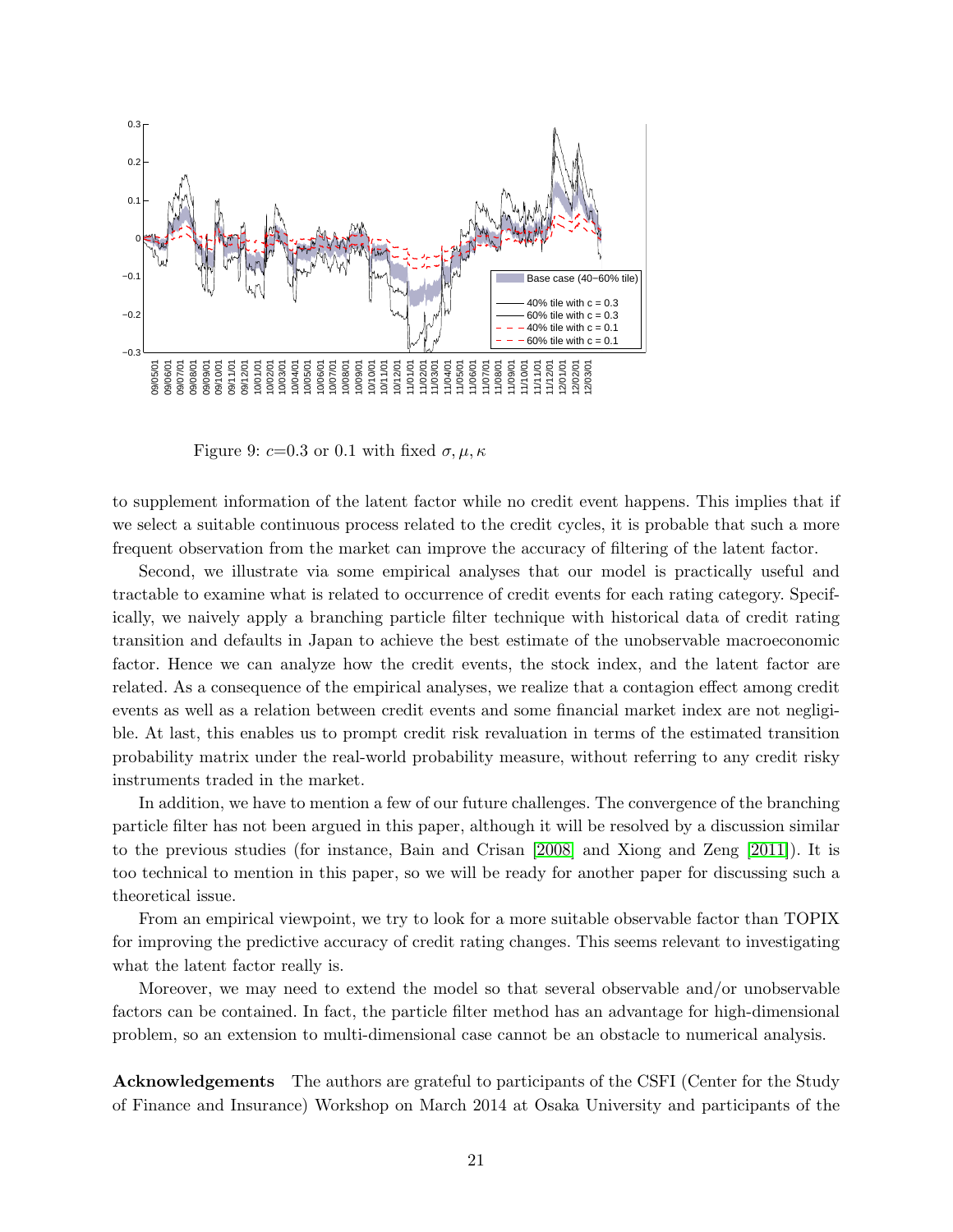Bachelier Finance Society 8th World Congress (BFS 2014) in Brussels for valuable comments which help to improve this paper.

# **A Proofs**

Hereafter we will write  $L_t(\omega_1, \omega_2)$  for  $L_t(X(\omega_1), Z((\omega_2))$  in spite of abuse of notation.

## **A.1 Proof of Lemma [3.1](#page-6-3)**

It follows from Kallianpur-Striebel formula that

$$
\pi_t(f)(\omega) := \mathbb{E}_{\mathbb{P}}\left[f(X_t)\big|\mathcal{G}_t\right](\omega) = \frac{\mathbb{E}_{\mathbb{Q}}[f(X_t)L_t \mid \mathcal{G}_t](\omega)}{\mathbb{E}_{\mathbb{Q}}[L_t \mid \mathcal{G}_t](\omega)}.
$$

As we remark that  $\mathbb{Q} = \mathbb{Q}^1 \times \mathbb{Q}^2$ , all we have to show is

<span id="page-22-1"></span>
$$
\mathbb{E}_{\mathbb{Q}^1 \times \mathbb{Q}^2} \left[ f(X_t) L_t(\cdot, \cdot) \middle| \mathcal{H}_t \vee \mathcal{F}_t^S \right] (\omega_1, \omega_2) = \mathbb{E}_{\mathbb{Q}^1} \left[ f(X_t) L_t(\cdot, \omega_2) \middle| \mathcal{H}_t \right] (\omega_1).
$$
 (12)

Fix  $A \in \mathcal{H}_t$  and  $B \in \mathcal{F}_t^S$  arbitrarily. We have

$$
\int_{A\times B} \mathbb{E}_{\mathbb{Q}^1 \times \mathbb{Q}^2} \left[ f(X_t) L_t(\cdot, \cdot) \middle| \mathcal{H}_t \vee \mathcal{G}_t \right] (\omega_1, \omega_2) d(\mathbb{Q}^1 \times \mathbb{Q}^2) (\omega_1, \omega_2)
$$
\n
$$
= \int_{A \times B} f(X_t(\omega_1)) L_t(\omega_1, \omega_2) d(\mathbb{Q}^1 \times \mathbb{Q}^2) (\omega_1, \omega_2)
$$
\n
$$
= \int_{\Omega^1 \times B} \mathbf{1}_A(\omega_1) f(X_t(\omega_1)) L_t(\omega_1, \omega_2) d(\mathbb{Q}^1 \times \mathbb{Q}^2) (\omega_1, \omega_2)
$$
\n
$$
= \int_{\Omega^1 \times B} \mathbb{E}_{\mathbb{Q}^1 \times \mathbb{Q}^2} \left[ \mathbf{1}_A f(X_t) L_t(\cdot, \cdot) \middle| \mathcal{F}_t^S \right] (\omega_1, \omega_2) d(\mathbb{Q}^1 \times \mathbb{Q}^2) (\omega_1, \omega_2).
$$

Here we define<sup>[8](#page-22-0)</sup> for  $w \in \Omega^2$ 

$$
\varphi_A(w) := \mathbb{E}_{\mathbb{Q}^1} \left[ \mathbf{1}_A(\omega_1) f(X_t(\omega_1)) L_t(\omega_1, w) \right].
$$

We should note that

$$
\varphi_A(w) = \mathbb{E}_{\mathbb{Q}^1} \left[ \mathbf{1}_A(\omega_1) f(X_t(\omega_1)) L_t(\omega_1, w) \right]
$$
  
= 
$$
\int_A f(X_t(\omega_1)) L_t(\omega_1, w) d\mathbb{Q}^1(\omega_1)
$$
  
= 
$$
\int_A \mathbb{E}_{\mathbb{Q}^1} \left[ f(X_t) L_t(\cdot, w) \middle| \mathcal{H}_t \right](\omega_1) d\mathbb{Q}^1(\omega_1).
$$

Then it follows from Fubini's theorem and the last note

$$
\int_{\Omega^1 \times B} \mathbb{E}_{\mathbb{Q}^1 \times \mathbb{Q}^2} \left[ \mathbf{1}_A f(X_t) L_t(\cdot, \cdot) \Big| \mathcal{F}_t^S \right] (\omega_1, \omega_2) d(\mathbb{Q}^1 \times \mathbb{Q}^2) (\omega_1, \omega_2)
$$

$$
\mathbb{E}[\Phi(X,Y)|\mathcal{B}] = \varphi(X) \text{ a.s. } \varphi(x) := \mathbb{E}[\Phi(x,Y)]
$$

(See the appendix of Lamberton and Lapayre [\[1996\]](#page-25-11).)

<span id="page-22-0"></span><sup>8</sup> In general, for any *B*-measurable random variable *X* and any random variable *Y* independent of *B* and a Borel function  $\Phi$  with  $\mathbb{E}[\Phi(X, Y)] < \infty$ ,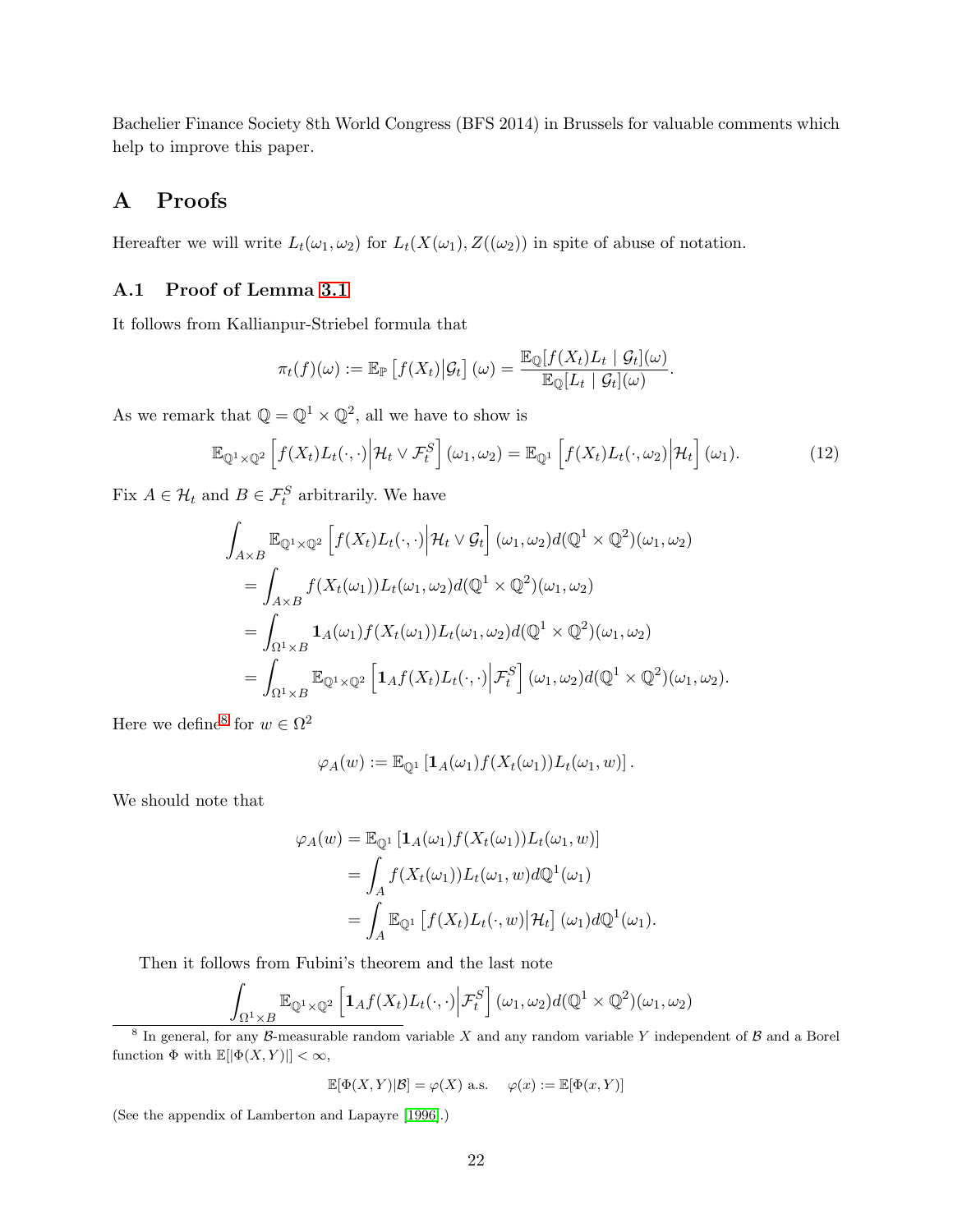$$
= \int_{\Omega^1 \times B} \varphi_A(\omega_2) d(\mathbb{Q}^1 \times \mathbb{Q}^2)(\omega_1, \omega_2)
$$
  
\nFubini 
$$
\int_{\Omega^1} d\mathbb{Q}^1(\omega_1) \int_B \varphi_A(\omega_2) d\mathbb{Q}^2(\omega_2)
$$
  
\n
$$
= \int_B \varphi_A(\omega_2) d\mathbb{Q}^2(\omega_2)
$$
  
\n
$$
= \int_B \left\{ \int_A \mathbb{E}_{\mathbb{Q}^1} \left[ f(X_t) L_t(\cdot, w) \middle| \mathcal{H}_t \right] (\omega_1) \right\} \Big|_{w = \omega_2} d\mathbb{Q}^2(\omega_2)
$$
  
\nFubini 
$$
\int_{A \times B} \mathbb{E}_{\mathbb{Q}^1} \left[ f(X_t) L_t(\cdot, w) \middle| \mathcal{H}_t \right] \Big|_{w = \omega_2} (\omega_1) d(\mathbb{Q}^1 \times \mathbb{Q}^2)(\omega_1, \omega_2).
$$

Due to the arbitrariness of *A* and *B*, equation [\(12\)](#page-22-1) holds.

$$
\qquad \qquad \Box
$$

### <span id="page-23-0"></span>**A.2 Proof of Theorem [3.2](#page-7-2)**

It follows from Lemma [3.1](#page-6-3) that

$$
\pi_t(f) = \frac{\mathbb{E}_{\mathbb{Q}^1}[f(X_t)L_t|\mathcal{H}_t]}{\mathbb{E}_{\mathbb{Q}^1}[L_t|\mathcal{H}_t]}.
$$

Since we notice

$$
\pi_t(f) = \mathbb{E}_{\mathbb{P}}[f(X_t)|\mathcal{G}_t] = \int_{\mathbb{R}} f(x)\pi_t(dx),
$$

we can see that the following equality holds at time  $T_{n-1}$ :

<span id="page-23-1"></span>
$$
\mathbb{E}_{\mathbb{Q}^1}[L_{T_{n-1}}f(X_{T_{n-1}})|\mathcal{H}_{T_{n-1}}] = \mathbb{E}_{\mathbb{Q}^1}[L_{T_{n-1}}|\mathcal{H}_{T_{n-1}}]\int_{\mathbb{R}}f(x)\pi_{T_{n-1}}(dx). \tag{13}
$$

Moreover we can see  $\mathcal{H}_t = \mathcal{H}_{T_{n-1}} \vee \sigma\{T_n \wedge s \mid s \leq t\}$  for  $t \in [T_{n-1}, T_n)$ . In general, it follows from Dellacherie formula that for any  $\mathcal{F}_{\infty}$ -integrable random variable  $U$ ,

$$
\mathbb{E}_{\mathbb{Q}^1}[U\mathbf{1}_{\{T_n>t\}}|\mathcal{H}_t]=\mathbf{1}_{\{T_n>t\}}\frac{\mathbb{E}_{\mathbb{Q}^1}[U\mathbf{1}_{\{T_n>t\}}|\mathcal{H}_{T_{n-1}}]}{\mathbb{E}_{\mathbb{Q}^1}[\mathbf{1}_{\{T_n>t\}}|\mathcal{H}_{T_{n-1}}]}.
$$

Now we can apply the above result to the numerator  $\mathbb{E}_{\mathbb{Q}^1}[f(X_t)L_t|\mathcal{H}_t]$  of [\(A.2\)](#page-23-0) by setting  $U =$  $f(X_t)L_t$  for  $t \in [T_{n-1},T_n)$ . Since  $\mathcal{H}_t \subset \mathcal{F}_t$ ,  $L_t$  is  $\mathcal{F}_t$ -measurable, we have for  $t \in [T_{n-1},T_n)$ ,

$$
\mathbb{E}_{\mathbb{Q}^{1}}[f(X_{t})L_{t}|\mathcal{H}_{t}]
$$
\n
$$
= \mathbb{E}_{\mathbb{Q}^{1}}[f(X_{t})L_{t}1_{\{T_{n}>t\}}|\mathcal{H}_{t}] = \frac{\mathbb{E}_{\mathbb{Q}^{1}}[f(X_{t})L_{t}1_{\{T_{n}>t\}}|\mathcal{H}_{T_{n-1}}]}{\mathbb{E}_{\mathbb{Q}^{1}}[1_{\{T_{n}>t\}}|\mathcal{H}_{T_{n-1}}]}
$$
\n
$$
= \frac{\mathbb{E}_{\mathbb{Q}^{1}}[ \mathbb{E}_{\mathbb{Q}^{1}}[f(X_{t})L_{t}1_{\{T_{n}>t\}}|\mathcal{F}_{T_{n-1}}] \mid \mathcal{H}_{T_{n-1}}]}{\mathbb{E}_{\mathbb{Q}^{1}}[1_{\{T_{n}>t\}}|\mathcal{H}_{T_{n-1}}]}
$$
\n
$$
= \frac{\mathbb{E}_{\mathbb{Q}^{1}}[ L_{T_{n-1}}\mathbb{E}_{(X_{T_{n-1}}, Y_{T_{n-1}})}^{(1)}[f(\bar{X}_{t-T_{n-1}})\bar{L}_{t-T_{n-1}}1_{\{\bar{T}_{1}>t-T_{n-1}\}}] \mid \mathcal{H}_{T_{n-1}}]}{\mathbb{E}_{\mathbb{Q}^{1}}[1_{\{T_{n}>t\}}|\mathcal{H}_{T_{n-1}}]}
$$
\n
$$
= \frac{\mathbb{E}_{\mathbb{Q}^{1}}[ L_{T_{n-1}}\mathbb{E}_{(X_{T_{n-1}}, Y_{T_{n-1}})}^{(1)}[f(\bar{X}_{t-T_{n-1}})\bar{L}_{t-T_{n-1}}\mathbb{E}_{(X_{T_{n-1}}, Y_{T_{n-1}})}^{(1)}[1_{\{\bar{T}_{1}>t-T_{n-1}\}}|\mathcal{F}_{\infty}^{\bar{X}}]] \mid \mathcal{H}_{T_{n-1}}]}{\mathbb{E}_{\mathbb{Q}^{1}}[1_{\{T_{n}>t\}}|\mathcal{H}_{T_{n-1}}]}
$$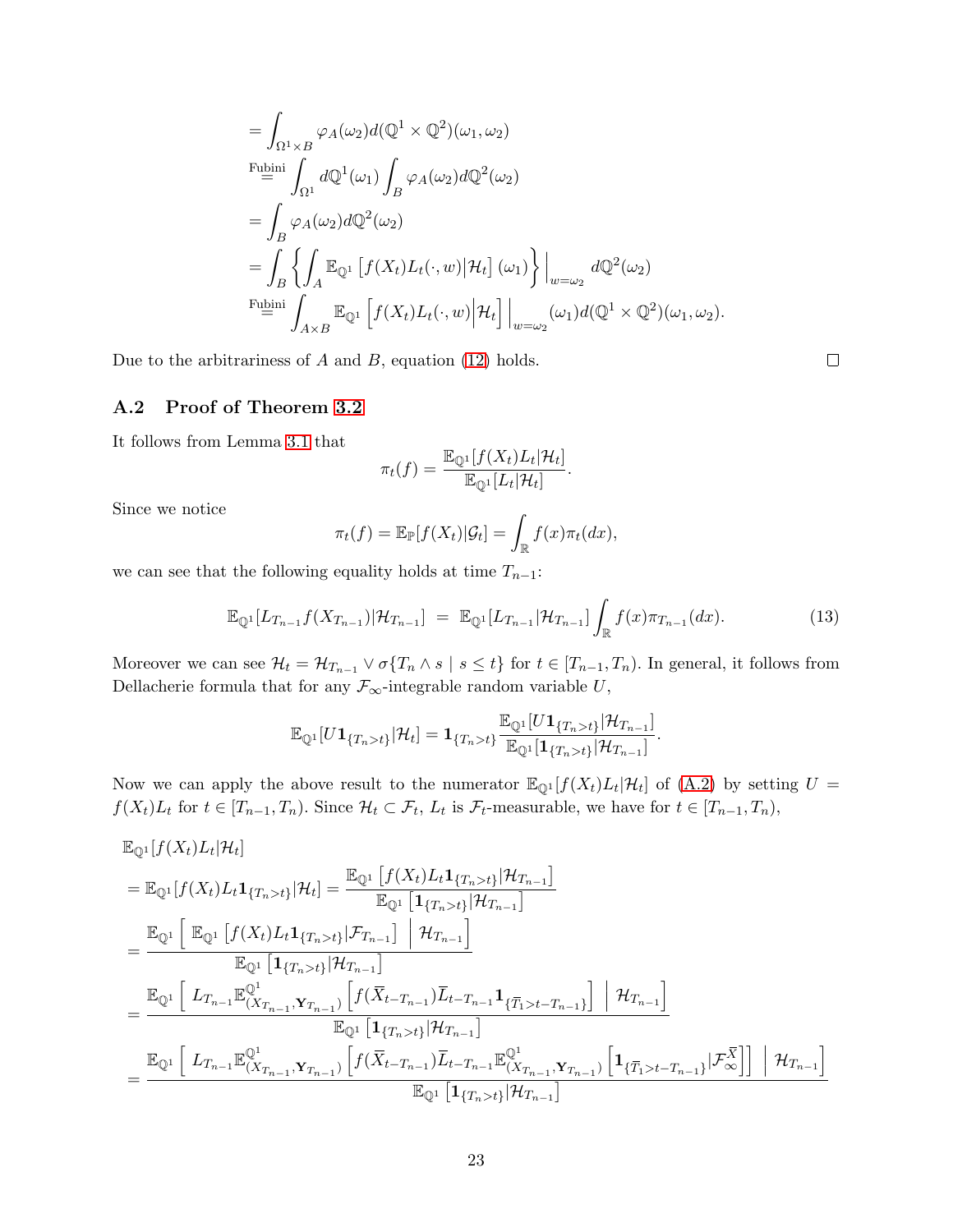$$
=\frac{\mathbb{E}_{\mathbb{Q}^1}\left[\ L_{T_{n-1}}\mathbb{E}_{(X_{T_{n-1}},\mathbf{Y}_{T_{n-1}})}^{\mathbb{Q}^1}\left[f(\bar{X}_{t-T_{n-1}})\bar{L}_{t-T_{n-1}}\exp\left(-\int_0^{t-T_{n-1}}\lambda^{\text{all}}(\bar{X}_s)ds\right)\right]\ \Big|\ \mathcal{H}_{T_{n-1}}\right]}{\mathbb{E}_{\mathbb{Q}^1}\left[\mathbf{1}_{\{T_n>t\}}|\mathcal{H}_{T_{n-1}}\right]}.
$$

The equality [\(6\)](#page-7-5) in the beginning of subsection [3.2](#page-6-4) justifies that the conditional expectation under  $\mathbb{Q}^1$  is changed to the expectation under  $\mathbb{Q}^1_{(X_{T_{n-1}}, \mathbf{Y}_{T_{n-1}})}$  in the last third equality. Finally applying the relation [\(13\)](#page-23-1) to the numerator of the last term implies

$$
\mathbb{E}_{\mathbb{Q}^1}\left[\ L_{T_{n-1}}\mathbb{E}_{(\bar{X}_{T_{n-1}},\mathbf{Y}_{T_{n-1}})}^{\mathbb{Q}^1}\left[f(\bar{X}_{t-T_{n-1}})\bar{L}_{t-T_{n-1}}\exp\left(-\int_0^{t-T_{n-1}} \lambda^{all}(\bar{X}_s)ds\right)\right] \Big| \mathcal{H}_{T_{n-1}}\right]
$$
\n
$$
= \mathbb{E}_{\mathbb{Q}^1}[L_{T_{n-1}}|\mathcal{H}_{T_{n-1}}]\int_{\mathbb{R}} \mathbb{E}_{(x,\mathbf{Y}_{T_{n-1}})}^{\mathbb{Q}^1}\left[f(\bar{X}_{t-T_{n-1}})\bar{L}_{t-T_{n-1}}\exp\left(-\int_0^{t-T_{n-1}} \lambda^{all}(\bar{X}_s)ds\right)\right] \pi_{T_{n-1}}(dx).
$$

As for the denominator of  $(A.2)$ , due to the same argument, we have

$$
\mathbb{E}_{\mathbb{Q}^1}[L_t|\mathcal{H}_t]
$$

$$
= \frac{1}{\mathbb{E}_{\mathbb{Q}^{1}}\left[\mathbf{1}_{\{T_{n}>t\}}|\mathcal{H}_{T_{n-1}}\right]} \mathbb{E}_{\mathbb{Q}^{1}}\left[\ L_{T_{n-1}}\mathbb{E}_{(\bar{X}_{T_{n-1}},\mathbf{Y}_{T_{n-1}})}^{(2)}\left[\overline{L}_{t-T_{n-1}}\exp\left(-\int_{0}^{t-T_{n-1}}\lambda^{all}(\bar{X}_{s})ds\right)\right] \Big| \mathcal{H}_{T_{n-1}}\right]
$$
  
\n
$$
= \frac{\mathbb{E}_{\mathbb{Q}^{1}}\left[L_{T_{n-1}}|\mathcal{H}_{T_{n-1}}\right]}{\mathbb{E}_{\mathbb{Q}^{1}}\left[\mathbf{1}_{\{T_{n}>t\}}|\mathcal{H}_{T_{n-1}}\right]} \int_{\mathbb{R}} \mathbb{E}_{(x,\mathbf{Y}_{T_{n-1}})}^{(2)}\left[\overline{L}_{t-T_{n-1}}\exp\left(-\int_{0}^{t-T_{n-1}}\lambda^{all}(\bar{X}_{s})ds\right)\right] \pi_{T_{n-1}}(dx).
$$
  
\n
$$
\mathbb{E}_{\mathbb{Q}^{1}}[L_{T_{n}}|\mathcal{H}_{T_{n-1}}]
$$

And then  $\frac{\mathbb{E}_{\mathbb{Q}^1}[L_{T_{n-1}}|\mathcal{H}_{T_{n-1}}]}{\mathbb{E}_{\mathbb{Z}}[L_{T_{n-1}}|\mathcal{H}_{T_{n-1}}]}$  $\frac{d}{d} \mathbb{E}_{\mathbb{Q}^1} \left[ \mathbf{1}_{\{T_n > t\}} | \mathcal{H}_{T_{n-1}} \right]$  is cancelled between the numerator and the denominator of  $(A.2)$ , so we can obtain Equation [\(8\)](#page-7-4).

## **A.3 Proof of Theorem [3.3](#page-7-3)**

The argument is almost similar to the proof of Theorem [3.2,](#page-7-2) so we just mention the crucial part below. We should remark that  $\mathcal{H}_{T_n} = \mathcal{H}_{T_{n-1}} \vee \sigma(T_n, \xi_n, Y_{T_n}^{\xi_n})$ . Because of the Equality [\(7\)](#page-7-6), we can see

$$
\mathbb{E}_{\mathbb{Q}^{1}}\left[f(X_{T_{n}})L_{T_{n}}|\mathcal{H}_{T_{n}}\right]
$$
\n
$$
= \mathbb{E}_{\mathbb{Q}^{1}}\left[f(X_{T_{n}})L_{T_{n}}|\mathcal{H}_{T_{n-1}}\vee\sigma(T_{n},\xi_{n},Y_{T_{n}}^{\xi_{n}})\right]
$$
\n
$$
= \mathbb{E}_{\mathbb{Q}^{1}}\left[L_{T_{n-1}}\mathbb{E}_{\mathbb{Q}^{1}}\left[f(X_{T_{n}})\frac{L_{T_{n}}}{L_{T_{n-1}}}\middle|\mathcal{F}_{T_{n-1}},T_{n},\xi_{n},Y_{T_{n}}^{\xi_{n}}\right]\middle|\mathcal{H}_{T_{n-1}},T_{n},\xi_{n},Y_{T_{n}}^{\xi_{n}}\right]
$$
\n
$$
= \mathbb{E}_{\mathbb{Q}^{1}}\left[L_{T_{n-1}}\mathbb{E}_{(X_{T_{n-1}},Y_{T_{n-1}})}^{\mathbb{Q}^{1}}\left[f(\bar{X}_{T_{1}})\bar{L}_{T_{n}-T_{n-1}}\middle|\mathcal{F}_{1} = T_{n}-T_{n-1},\bar{\xi}_{1},\bar{Y}_{\bar{T}_{1}}^{\bar{\xi}_{1}}\right]\middle|\mathcal{H}_{T_{n-1}},T_{n},\xi_{n},Y_{T_{n}}^{\xi_{n}}\right]
$$
\n
$$
\propto \mathbb{E}_{\mathbb{Q}^{1}}\left[L_{T_{n-1}}\mathbb{E}_{(X_{T_{n-1}},Y_{T_{n-1}})}^{\mathbb{Q}^{1}}\left[f(\bar{X}_{T_{1}})\bar{L}_{T_{n}-T_{n-1}}\lambda_{(\bar{Y}_{0}^{\bar{\xi}_{1}},\bar{Y}_{\bar{T}_{1}}^{\bar{\xi}_{1}})}(\bar{X}_{T_{n}-T_{n-1}})\exp\left(-\int_{0}^{T_{n}-T_{n-1}}\lambda^{\text{all}}(\bar{X}_{s})ds\right)\right]
$$
\n
$$
\propto \int_{\mathbb{R}}\mathbb{E}_{(x,\mathbf{Y}_{T_{n-1}})}^{\mathbb{Q}^{1}}\left[f\left(\bar{X}_{T_{n}-T_{n-1}}\right)\bar{L}_{T_{n}-T_{n-1}}\lambda_{(\bar{Y}_{0}^{\bar{\xi}_{1}},\
$$

This immediately concludes the proof.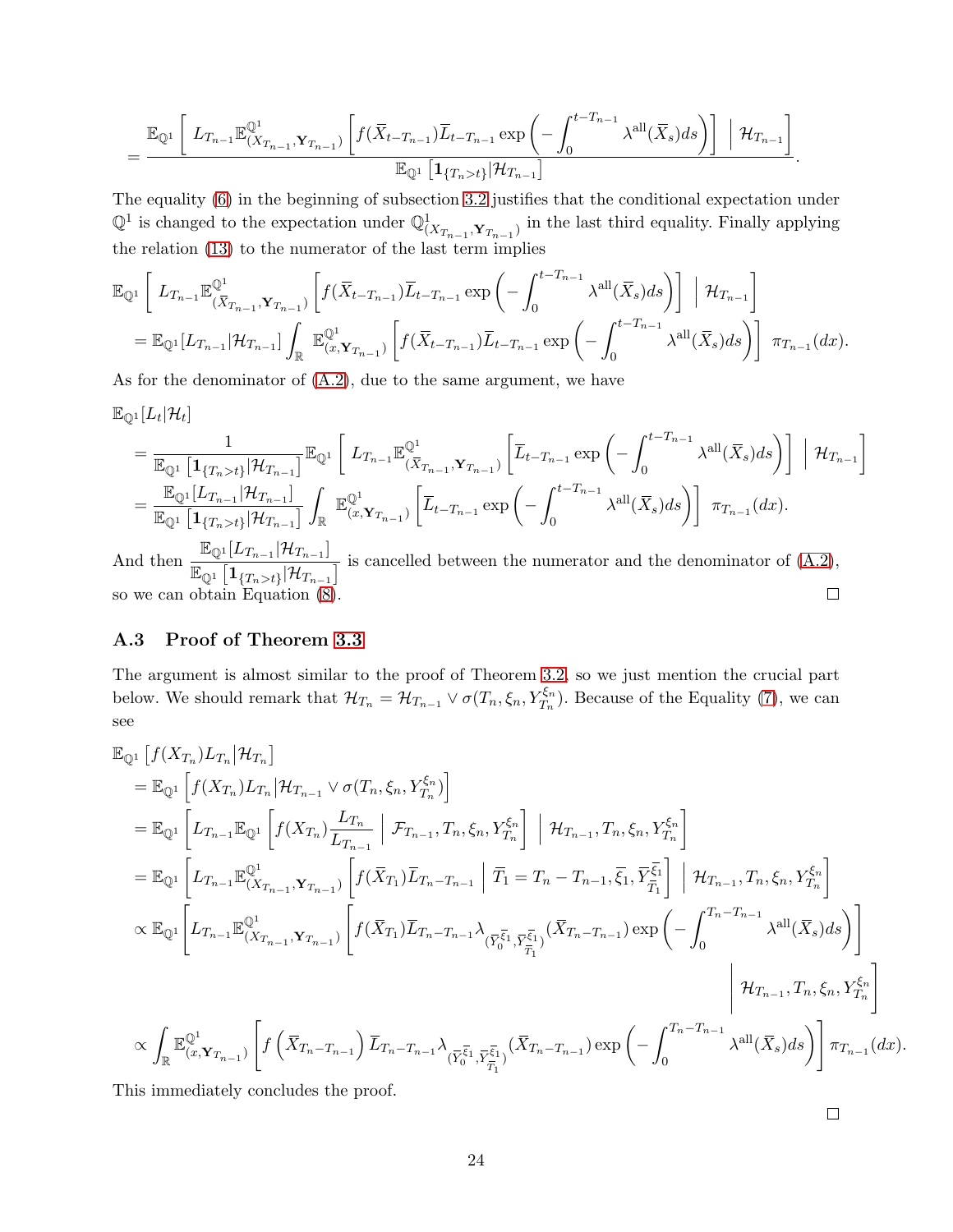# **References**

- <span id="page-25-7"></span>[2008] Bain, A. and D. Crisan, 2008, *Fundamentals of Stochastic Filtering*, Stochastic Modelling & Applied Probability **60**, Springer.
- <span id="page-25-8"></span>[2007] Budhiraja, A., L. Chen and C. Lee, 2007, "A survey of numerical methods for nonlinear filtering problems", *Physica* D **230**, 27-36.
- <span id="page-25-4"></span>[2006] Ceci, C. and A. Gerardi, 2006, "A Model for High Frequency Data under Partial Information: A Filtering Approach", *International Journal of Theoretical and Applied Finance*, **9**(4), 555- 576.
- <span id="page-25-6"></span>[1999] Crisan, D. and T. Lyons, 1999, "A Particle Approximation of the Solution of the Kushner-Stratonovitch Equation", *Probability Theory and Related Fields*, **115**, 549-578.
- <span id="page-25-5"></span>[2000] Del Moral, P. and L. Miclo, 2000, "Branching and Interacting Particle Systems. Approximations of Feynman-Kac Formulae with Applications to Non-linear Filtering", *Seminaire de probabilities (Strasbourg)*, tome 34, 1-145.
- <span id="page-25-0"></span>[2009] Duffie, D., A. Eckner, G. Horel, and L. Saita, 2009, "Frailty correlated default", *Journal of Finance*, **64**, 2089-2123.
- <span id="page-25-1"></span>[2010] Frey, R. and W. Runggaldier, 2010, "Pricing Credit Derivatives under Incomplete Information: a Nonlinear-Filtering Approach", *Finance and Stochastics*, **14**(4), 495-526.
- [2012] Frey, R. and T. Schmit, 2012, "Pricing and Hedging of Credit Derivatives via the Innovations Approach to Nonlinear Filtering", *Finance and Stochastics*, **16**(1), 105-133.
- <span id="page-25-9"></span>[1961] Jeffreys, H., 1961, Theory of Probability. Oxford University Press, London.
- <span id="page-25-10"></span>[1995] Kass, R. E. and Raftery, A. E., 1995,Bayes factors and model uncertainty. *Journal of the American Statistical Association*, **90**, 773-795.
- [1990] Kliemann, W. H., G. Kock, and F. Marchetti, 1990, "On the Unnormalized Solution of the Filtering Problem with Counting Process Observations", *IEEE Transactions and Information Theory*, **36**(6), 1415 - 1425.
- <span id="page-25-2"></span>[2006] Koopman, S. J., A. Lucas, and A. Monteiro, 2006, "The Multi-State Latent Factor Intensity Model for Credit Rating Transitions", *Tinbergen Institute Discussion Paper No. TI 05-071/4*
- [2005] McNeil, A., R. Frey, and P. Embrechts, 2005, *Quantitative Risk Management: Concepts, Techniques and Tools*. Princeton University Press.
- <span id="page-25-3"></span>[2010] Nakagawa, H., 2010, "Modeling of Contagious Downgrades and Its Application to Multi-Downgrade Protection", *JSIAM Letters*, **2**, 65-68.
- <span id="page-25-11"></span>[1996] Lamberton, D. and Lapayre, B., 1996, *Introduction to Stochastic Calculus Applied to Finance*, Chapman and Hall.